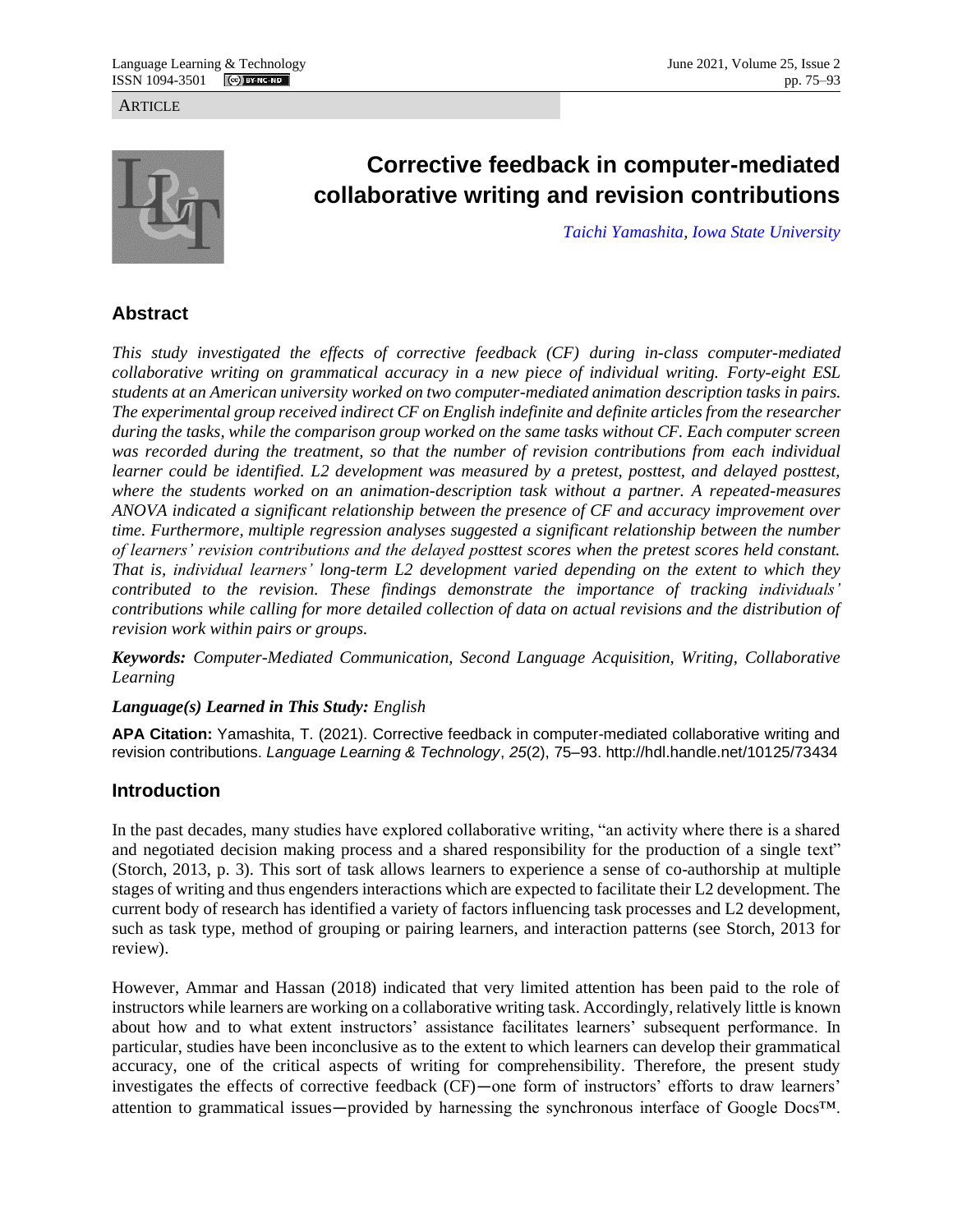Furthermore, the study addresses one of the most commonly raised concerns regarding collaborative tasks, uneven work distribution, by examining to what extent individual learners' shares of contribution to revision in response to instructors' CF predict their L2 development.

## **Literature Review**

## **The Effects of Collaborative Writing on Individuals' L2 Development**

According to Storch (2013), the benefits of collaborative writing for SLA are theoretically supported from a cognitive perspective. Drawing on the Interaction Hypothesis, she claims that collaborative writing requires multiple students to be responsible for a single text, and this co-authorship creates an acquisitionrich context by affording them opportunities to negotiate meaning and form (Long, 2007). Furthermore, the slow pace and permanent nature of written production are considered to effectively draw learners' attention to language form, pushing them to extend their current linguistic knowledge (Swain, 2006). Composing a single text in a pair or group is also common practice in content classes. Thus, ESL learners, especially those who need to achieve academic success in English (e.g., English for Academic Purposes), are expected to deal with interactional task processes, such as suggesting ideas and responding to peers' suggestions, after they meet their language requirement. Therefore, collaborative writing tasks in ESL classes have the potential to prepare students for real-world tasks, as well as supporting their SLA.

Collaborative writing research appears to have mostly adopted a process-oriented perspective which emphasizes L2 development in action. In particular, many collaborative writing studies have described learners' dialogue during a task (mostly referred to as language-related episodes, LRE), operationalizing the dialogue as a learning opportunity (e.g., Wigglesworth & Storch, 2009). The predominance of this methodological orientation seems to have marginalized inquiry as to the extent to which learners improve their own performance (when working without relying on external sources, e.g., group members, teacher) as a result of collaborative writing (Storch, 2013). In this regard, collaborative writing may need to be evaluated in terms of its impact on L2 development in line with expected learning outcomes laid out in a syllabus, such as grammatical accuracy and lexical choice, by assessing learners' independent performance.

A few studies, adopting a product-oriented approach, have investigated individuals' grammatical development by employing the pretest and posttest design. In paper-based collaborative writing, it seems that, although collaborative writing engenders learning opportunities (e.g., Kuiken & Vedder, 2002; Reinders, 2009; and many others), learners working on writing tasks with peers do not necessarily outperform their counterparts who work on the same tasks individually (Kuiken &Vedder, 2002; Reinders, 2009; Shehadeh, 2011). In a computer-mediated platform, Bikowski and Vithanage (2016) had 59 ESL college students work on four collaborative writing tasks either individually or in a group. Results from a pretest and posttest showed a significant difference between the groups. However, the use of only overall scores, which included content, organization, academic style, and grammar, leaves it unclear as to what extent the difference can be ascribed to changes in their grammatical accuracy. Thus, the current body of research does not provide clear evidence regarding the relative benefits to students' grammatical development of working on writing tasks with peers versus working on them individually.

One of the potential factors accountable for these inconclusive findings is the tendency that learners discuss lexical items rather than grammatical items during collaborative writing tasks, as has been revealed by studies which examined task processes during collaborative writing (Coyle & Roca de Larios, 2014; Kim & McDonough, 2011; Storch & Wigglesworth, 2007; Wigglesworth & Storch, 2009). For instance, Coyle and Roca de Larios (2014), who had primary school pupils work on a narrative writing task in pairs, found that there were almost no grammatical features noticed during the composition. Similarly, Wigglesworth and Storch (2009) examined the collaborative dialogue of college students during an argumentative writing task, finding that more than half of the dialogue addressed lexical items, with only one third targeting form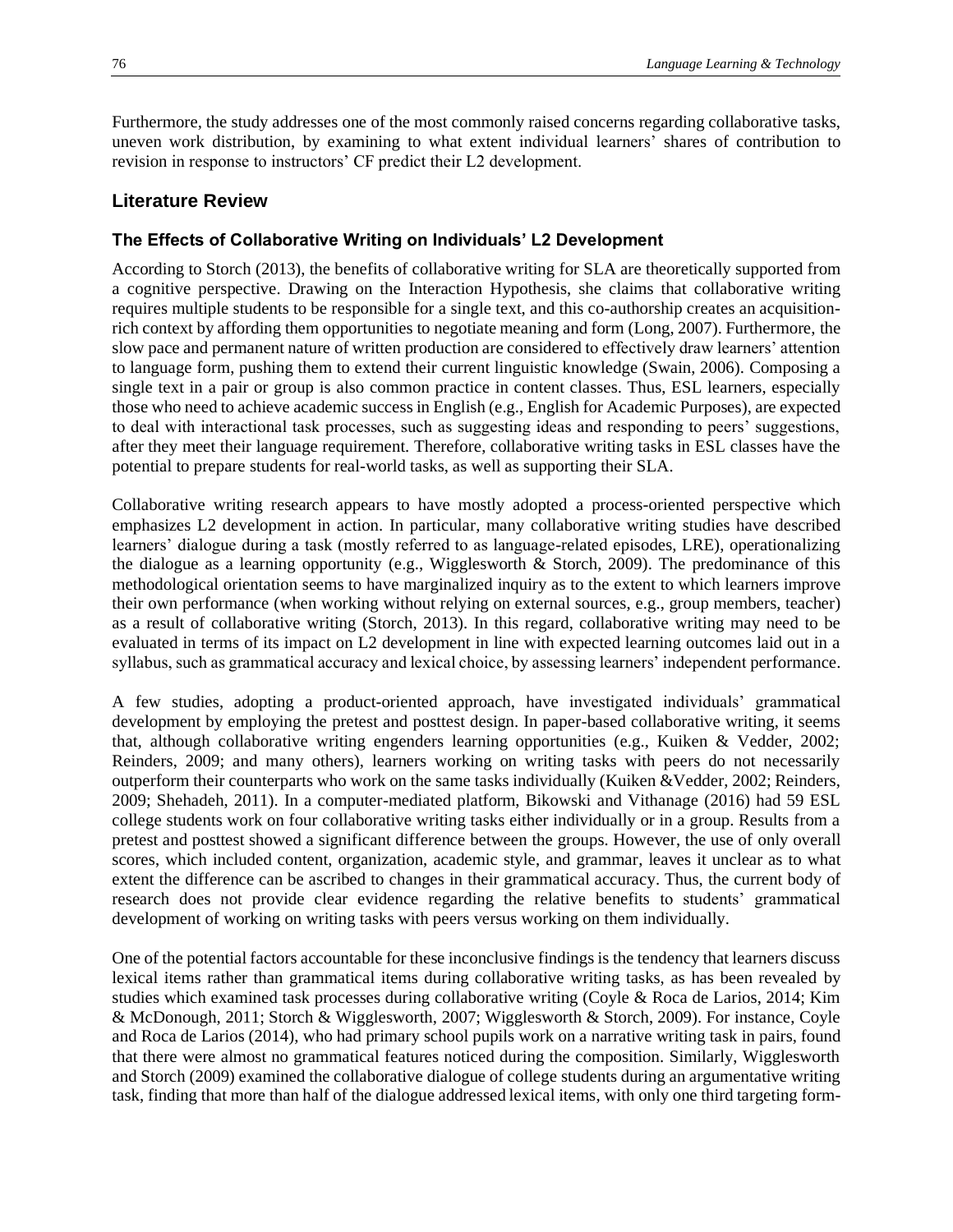related features. These findings seem to suggest the need of instructors' intervention to draw learners' attention to grammatical features when appropriate.

### **Teacher-provided CF in Collaborative Writing**

Learners' attention can be drawn with various techniques, and the present study particularly focuses on corrective feedback (CF), the role of which has been one of the long-standing topics in second language writing research (Riaz et al., 2018). Although a series of publications by Truscott has set out a critical viewpoint on written CF (e.g., Truscott, 1996, 1999, 2007), the current body of research appears to reach a conclusion that written CF is at least effective for improving accuracy of certain grammatical items under certain conditions, as far as individual writing tasks are concerned (Bitchener & Storch, 2016). In fact, a meta-analysis carried out by Kang and Han (2015) showed that written CF leads to improvement, with moderate effect sizes. However, few studies have investigated the effects of CF in collaborative writing (Wigglesworth & Storch, 2012b).

Previous studies have mostly addressed how a pair of learners deals with CF provided after task completion, reporting that learners notice and incorporate some forms into their subsequent rewriting. Swain and Lapkin (2002), for example, investigated two French immersion students' interactions while comparing their original text with a reformulated version of their text. The two learners incorporated many linguistic items from the reformulated version when directed to work on the same writing prompt individually again. Coyle and Roca de Larios (2014) compared the effects of providing model texts or direct CF, to 46 L2 learners of English in a Spanish primary school. They found that direct CF led to significantly greater accuracy in a collaboratively rewritten text than access to model texts. Another two studies examined the effects of providing CF in comparison with the effect of providing no feedback or model text. Adams (2003) recruited 56 L2 learners of Spanish and found that those in the experimental groups, who received reformulation (i.e., the rephrased form of non-target-like expressions), produced target-like forms in their individual rewriting significantly more than learners in the comparison group. Wigglesworth and Storch (2012a) investigated effects of providing reformulation, editing symbols (i.e., the indication of the type of each error), and no CF, with 72 ESL learners. The results indicated that reformulation led to greater accuracy in the collaborative rewriting than provision of editing symbols and provision of no CF. Thus, these studies on the effects of CF given after task completion imply the positive effects of CF during collaborative writing.

However, studies of collaborative writing face two primary methodological problems. First, the learners' dialogue during collaborative writing has often been situated in a laboratory setting. While this study design ensures collection of detailed and accurate data on interaction, such a controlled setting may pose a question regarding the ecological validity. For instance, in the study by Swain and Lapkin (2002), though the participants were reportedly 'quite at ease' and 'not intimidated' (p. 290), their observation by three research assistants may have led to interactions which the participants would not demonstrate in the classroom setting. This limitation can be found in Adams (2003) and Wigglesworth and Storch (2012a), where one pair at a time worked on a task under an administrator's control. In fact, classroom research has shown that pair work does not always turn out to be collaborative, and the frequency of interactional features varies considerably (McDonough, 2004; Storch, 2001, 2002). Another limitation is that students' learning has been measured by having them work on the same writing task, with the same prompt, after the CF treatment. This threatens the validity of any conclusions regarding learners' mental representations of linguistic knowledge. That is, unless their development is measured in a new piece of writing, it remains questionable as to whether they have understood the rules behind linguistic manifestations in the revision phase or simply reused some memorized chunks (Truscott, 1996). Therefore, it remains unknown to what extent learners can apply what they learn from teacher-provided CF in a collaborative writing task to a novel writing task without a partner (Storch, 2013).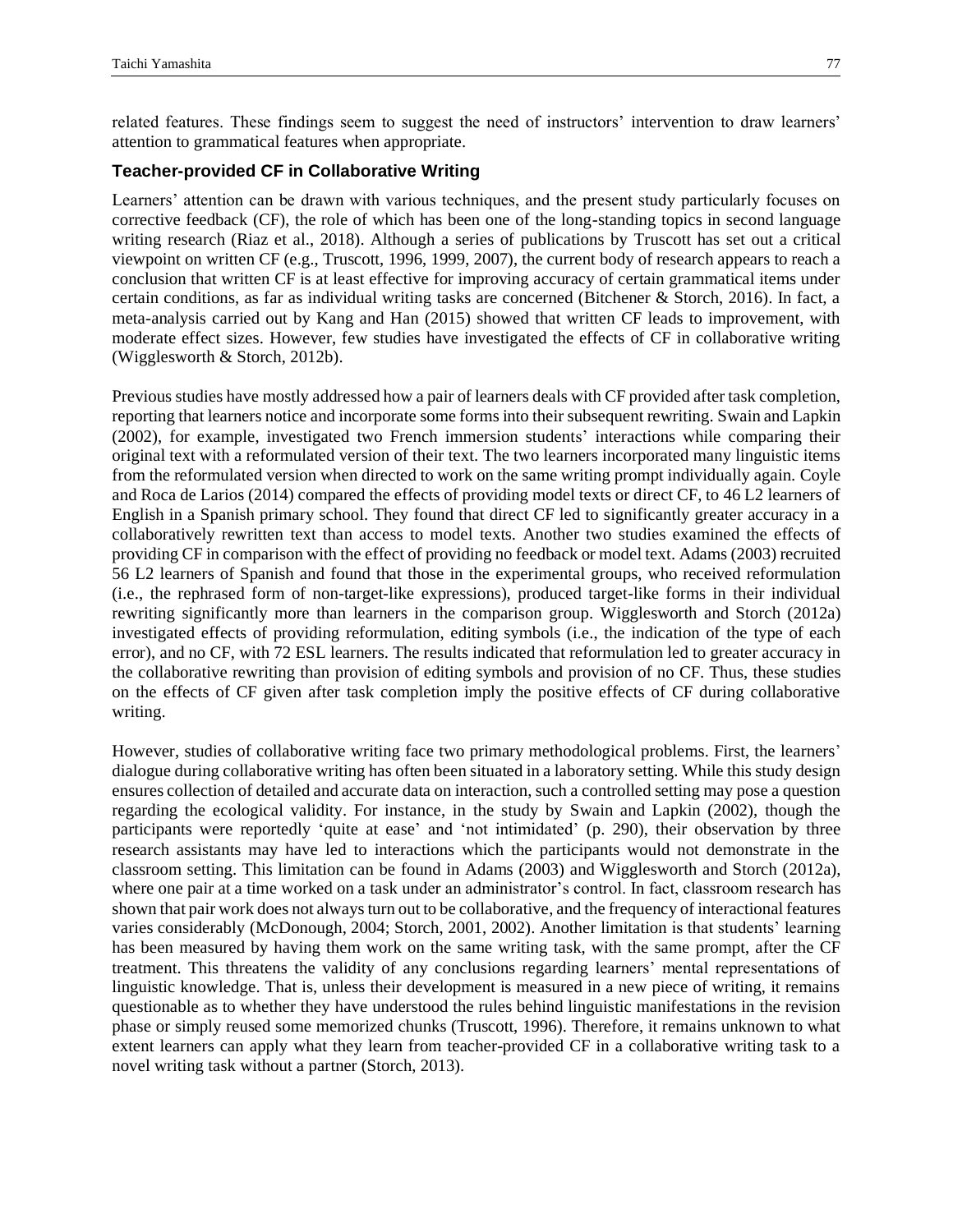#### **Uneven Revision Contribution and L2 Development**

One of the most commonly raised concerns regarding collaborative writing is uneven work distribution, because individual learners not only share but also diffuse the sense of the ownership of a single text (Storch, 2013). Work distribution appears in various forms, such as the number of words written by each group member (Zhang, 2019). Another form of work distribution appears in the process of revision. Specifically, collaborative writing does not ensure that individual learners have opportunities to respond to teacher-led CF because they share not only a text to be completed but also a text to be corrected, and the opportunities to revise are especially reduced when there are limited possibilities of revision of the linguistic errors (e.g., in the case of morphosyntactic errors). For instance, when a pair of learners receives CF, one learner may revise the error without allowing her partner the opportunity to work out the required revision. The management of revision processes is a variable of great relevance to both written CF and collaborative writing studies. Written CF research is inconsistent as to whether learners are asked to revise their errors (e.g., Benson & DeKeyser, 2019; Karim & Nassaji, 2020) or only to look at the given CF for a very short time period (e.g., Bitchener & Knoch, 2008; Sheen, 2007; Stefanou & Révész, 2015). Meanwhile, collaborative writing research seems to have kept to a common methodological approach which only examines revisions per pair without tracking who produced each revision (e.g., Adams, 2003; Coyle & Roca de Larios, 2014; Wigglesworth & Storch, 2012a).

These methodological conventions appear to render it challenging to draw a solid conclusion on the effects of written CF from a cognitive perspective. Two considerations are important here. Firstly, revision can indicate learners' noticing and form-meaning mapping (Schmidt, 1990). Thus, individual learners who produce more revisions are expected to demonstrate L2 development but at the same time to diminish their fellow group members' learning opportunities. Secondly, skill acquisition theory indicates that learners who make revisions benefit from proceduralizing the declarative knowledge, enabling them to produce features more accurately, quickly, and effortlessly (DeKeyser, 2015). Furthermore, transfer-appropriate processing suggests that learners who produce the correct form in response to CF (e.g., the indefinite article) to convey certain meaning (e.g., unknown to the addressee) may be able to produce the linguistic feature more accurately in a novel, meaningful context than those who do not (Lightbown, 2008). In short, learners who make revisions are more likely to improve their performance in a new piece of writing which is relatively meaning-oriented.

Yet very few studies have empirically isolated the effects of revision. Shintani et al. (2014) examined the effects of revision on accuracy in a new piece of writing. They had 171 college students work individually on a dictogloss task with the English indefinite article hypothetical conditional structure being targeted. The treatment of their four experimental groups differed in terms of CF type (i.e., metalinguistic explanation vs. direct CF) and whether the learners were allowed to make revisions upon their receipt of CF. The results indicated that, while the revision opportunity did not appear to be associated with any significant difference on an immediate posttest, the two groups with the revision opportunity significantly outperformed the comparison group on a delayed posttest, suggesting its impact on long-term learning. In contrast, the two groups without such revision opportunity did not outperform the comparison group. Based on this result, the researchers speculated that learners process written CF more deeply and consolidate their declarative knowledge by revising their errors.

Due to the scarcity of research, more studies are needed in order to better understand the relationship between individuals' revision contributions and L2 development. In particular, if the aforementioned speculated moderating role of the revision contribution is empirically supported, this will suggest that revision per pair in collaborative writing does not necessarily indicate individuals' L2 development, but potentially overestimates the learning of individuals who rarely contribute to revision. Furthermore, if revising is related to L2 development, either negatively or positively, it would be safe to argue that findings from written CF studies are possibly confounded by the number of revisions individual learners make. This would suggest the need for a more transparent data report than has been provided thus far in some studies,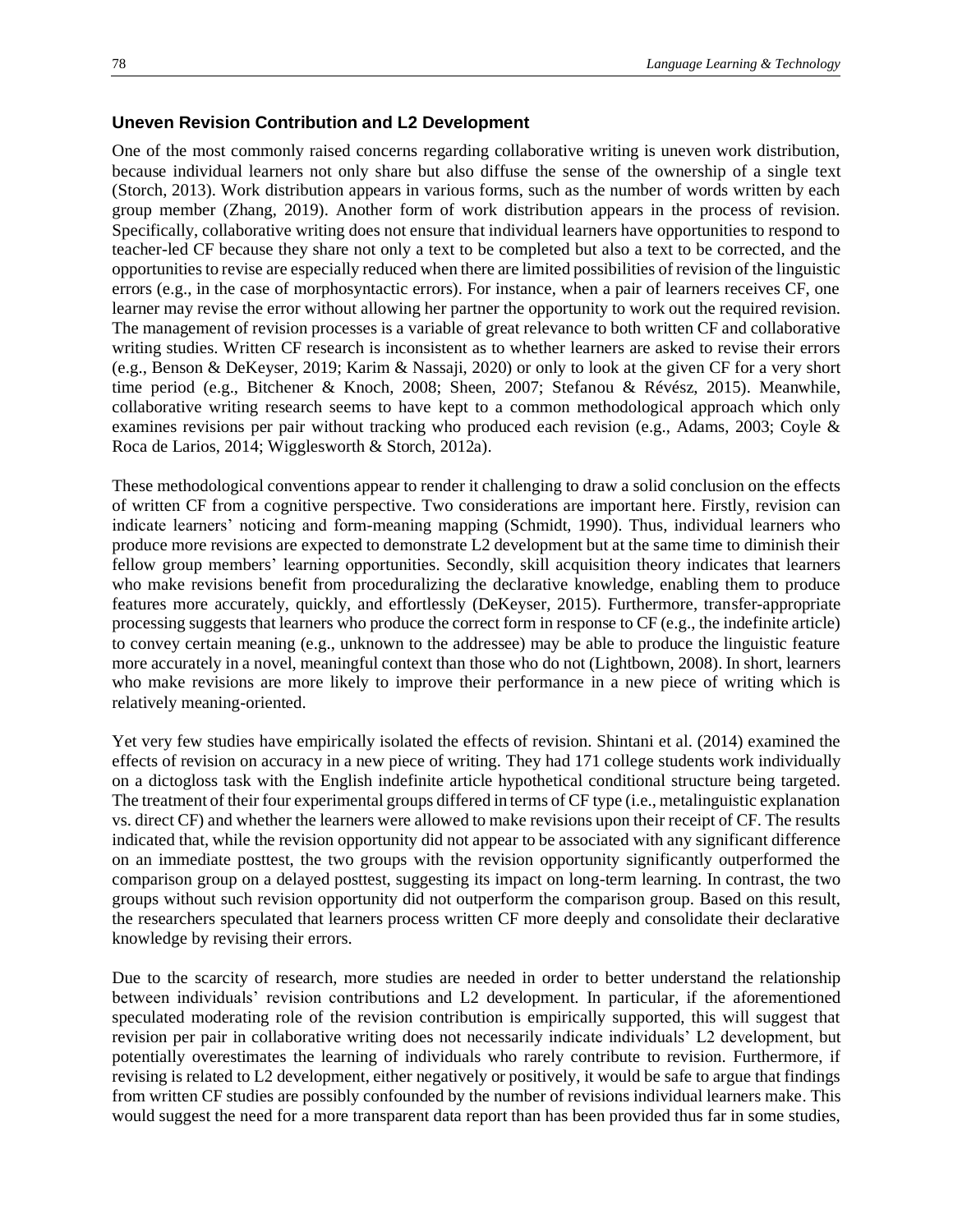to show not only whether a study invites learners to revise their errors (Liu & Brown, 2015) but also whether learners *actually* revise errors. In short, examining the relationship between individuals' revision contributions in collaborative writing and their L2 development is expected to further raise methodological and reporting awareness of researchers in written CF and collaborative writing, as well as instructors' awareness of the need to track individuals' contributions to a writing task instead of estimating learning per pair.

# **Direct and Indirect CF**

Ellis (2009) has provided an informative typology of written CF. One of the long-standing debates addresses the comparative effects of direct and indirect CF (e.g., Van Beuningen et al., 2012). Direct CF refers to the provision of the correct form, whereas indirect CF refers to the indication of the presence of an error (e.g., by underlining or circling) while withholding the correct form. It has been claimed that direct CF facilitates L2 development because it provides both positive and negative evidence at once, whereas indirect CF is more likely to result in learners' revision engagement and thus in longer-term retention (Chandler, 2003; Ferris & Roberts, 2001). The current body of research suggests overall that direct CF is more effective than indirect CF when learners' grammatical knowledge is assessed immediately after they receive written CF treatment (Kang & Han, 2015).

The relationship between revision contribution and L2 development may be further mediated by this factor of CF type. For example, when a pair of learners receives direct CF, both learners may benefit regardless of their revision contribution because they are both exposed to the correct form. In contrast, use of indirect CF would possibly make this relationship more salient, because learners' responses to indirect CF should constitute a better indication of their noticing than their responses to direct CF, given the need to work out their error by themselves. Due to the exploratory nature of its inquiry, the present study only examines indirect CF, on the grounds of an expectation that L2 development as a result of indirect CF in collaborative writing is dependent on how individual learners act upon it.

# **Research Questions**

Informed by the literature review above, the present classroom research aims to serve as a first attempt to investigate the effects of teacher-led CF during collaborative writing on accuracy in a new piece of individual writing, and to examine whether the accuracy is related to the individual's revision contribution. The following research questions were formulated:

- 1. To what extent is teacher-provided CF during computer-mediated collaborative writing effective for improving the accuracy of use of English definite and indefinite articles in a new piece of individual writing?
- 2. To what extent does the number of learners' individual revision contributions predict their shortterm and long-term (i.e., two weeks later) learning regarding use of the articles?

# **Method**

# **Participants**

The present study recruited seven ESL writing classes at a large Midwestern university in the United States via convenience sampling. Learners enrolled in these classes were fully matriculated at the institution. They were placed into these classes after they failed to pass an in-house English placement test which assessed students' academic writing ability (e.g., organization, arguments, grammar, writing conventions). Of the recruited seven classes, two were a taking the first level in a sequence of two ESL courses, and the other five were taking the higher level course. In most cases, learners in the lower level course subsequently take the higher level course as a required course, and those completing the higher level course meet their language requirement and are not then required to take further ESL courses. All the classes met for three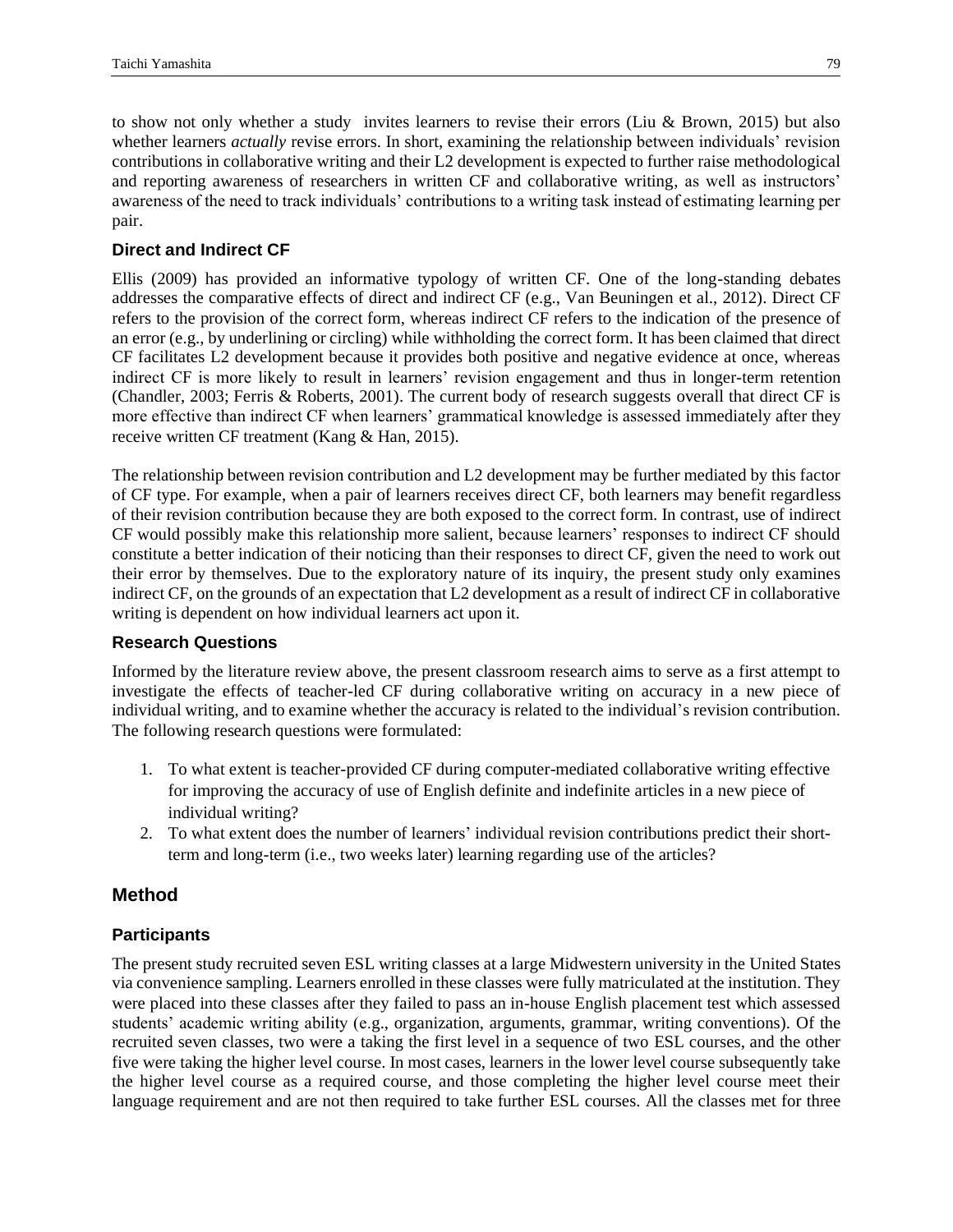hours per week for 16 weeks. Both courses aimed to prepare students for academic work at the institution by teaching a range of writing skills, such as how to write a thesis statement and how to avoid plagiarism. While sentence-level issues were emphasized more in the lower level course, with supplementary material provided on grammar, both courses included grammatical accuracy in their intended learning outcomes.

Fifty-two students agreed to participate, completing the informed consent form distributed prior to the data collection. They were randomly paired up within their class group (i.e., with each member of a pair at the same placement level), and each pair was randomly assigned to either an experimental  $(n = 28)$  or comparison group ( $n = 24$ ), to minimize the moderating effects of proficiency and class membership. Four students missed one of the procedures and were therefore removed from the final data pool.

The final data pool had 26 students in the experimental group and 22 students in the comparison group. There were 19 females and 29 males whose age ranged from 18 to 29. The mean TOEFL iBT score, for those who had one, was 85.2 with a standard deviation of 10.19 ( $n = 35$ ). Of those whose TOEFL iBT score was not available, eight reported their IELTS ( $n = 5$ : range 6.0–7.5), TOEFL PBT ( $n = 2$ : 540, 533), or TOEIC scores ( $n = 1$ : 655). No scores were reported by the remaining five. These test scores collectively indicate that the proficiency of the sample was approximately upper-intermediate to advanced. As far as their L1 was concerned, the largest group was of L1 Chinese speakers ( $n = 20$ ), and the rest were L1 speakers of various languages, such as Arabic, Indonesian, and Japanese.

#### **Research Procedures**

<span id="page-5-1"></span>The participants took a pretest one week before the treatment. On the treatment day, they were invited to a computer classroom, which was reserved for this research, and worked on the animation description tasks with their computer screen activity captured by QuickTime®. Two days after the treatment session, they took the posttest and the short survey. Lastly, they worked on the delayed posttest two weeks after the treatment [\(Figure 1\)](#page-5-0). It should be noted again that learners worked on the treatment tasks in pairs in Google Docs™, whereas they completed each of the pretest, posttest, and delayed posttest without a partner, in Microsoft Word. All the procedures were implemented in their regular class hours.

#### <span id="page-5-0"></span>**[Figure 1](#page-5-1)**

*Treatment and Test Procedures*



#### **Writing Task for Experimental and Comparison Groups**

The task was Google Docs™-mediated collaborative writing, where the participants worked on animation description tasks in their designated pairs in their regular class hours. Google Docs™ was often adopted in each class, and thus it is safe to assume that the learners were familiar with the platform. In order to facilitate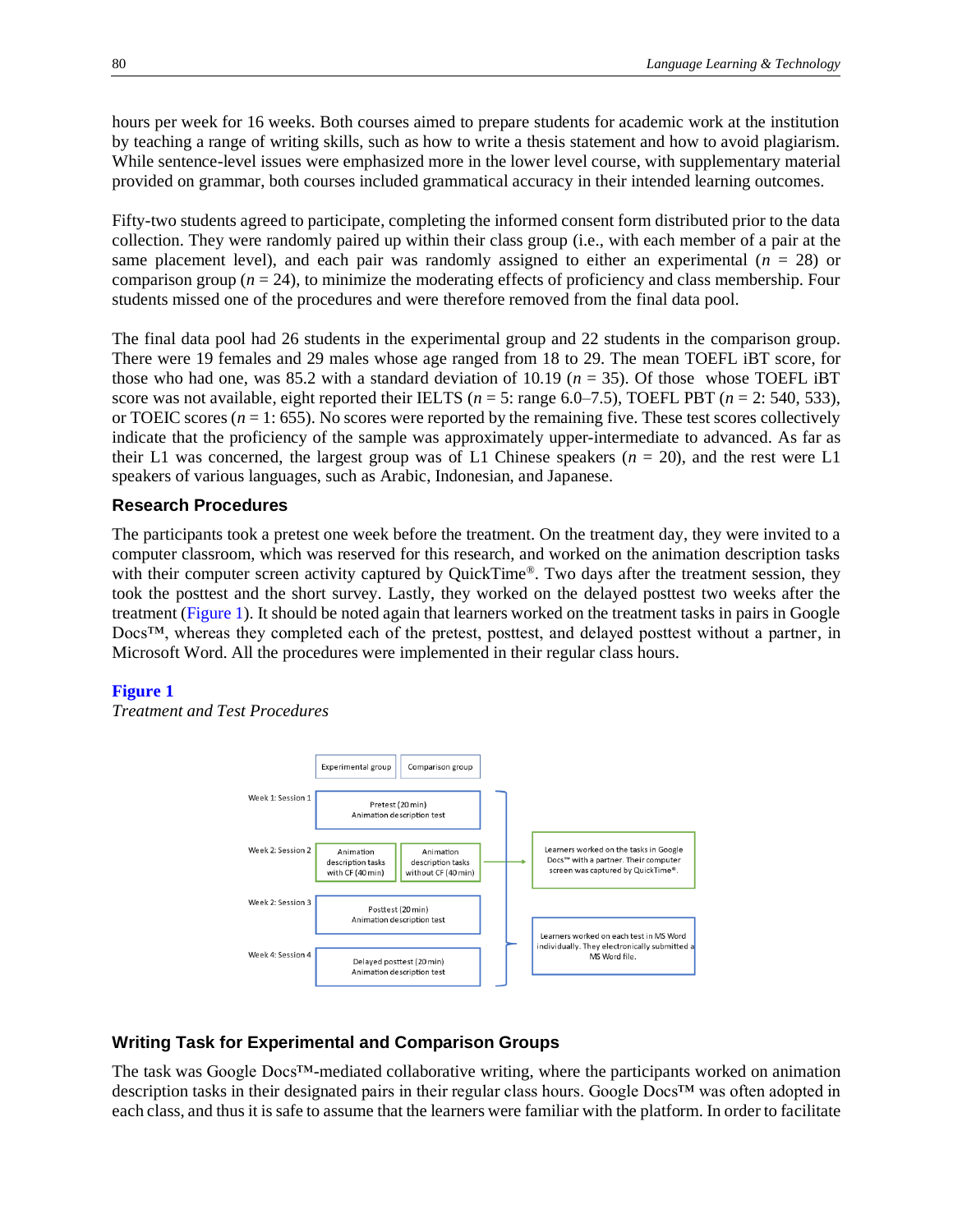face-to-face oral interactions, the paired learners were seated next to each other. They were given 20 minutes to describe an animation lasting approximately three minutes with their partner. During the writing task, one computer was available to each individual, and learners used their own institution account to work on their shared text in Google Docs™. Their computer screen contents were captured by QuickTime®. The animation was a *Tom and Jerry* cartoon. While previous written CF research has primarily employed picture description tasks (Liu & Brown, 2015), the animation description task was expected to be more successful in eliciting the target features simply because of the larger number of repeated and new objects that is possible in an animation storyline. Furthermore, animation description tasks differ from picture description tasks in that learners cannot see the whole story at a glance. Therefore, the animation description task was expected to be more engaging than picture description tasks, requiring the learners to play, stop, and replay scenes.

The learners watched two video clips which were comparable in length and thus were expected to take a comparable amount of time on task. In one video clip, Tom chases not only Jerry but also a kitten, who betrays Tom at the very beginning of the video. In the other video clip, Jerry plays a prank on Tom, asserting that Tom suffers from a serious disease and trying to treat him. These two clips were presented in a counterbalanced order to minimize any task order effects. The two clips were presented to half the pairs in one order and the other pairs in reverse order. Each pair was held accountable for the way they worked on the task, and they were encouraged to talk to each other while working. The entire writing task constituted a class hour of approximately 40 minutes. Each learner worked on both video clips with the same partner, and each computer screen was recorded during the writing task.

#### **Feedback Operationalization**

The present study adopted focused indirect CF (i.e., the indication of an error occurrence only for predetermined error types) (Ellis, 2009). The rationale for focusing on a single error type is that the study aimed to examine relationships between revision and subsequent performance in a new piece of writing. Indirect CF was chosen in an attempt to detect a relationship between the revision and L2 development, given that a learner's response to indirect CF should constitute a good indicator of their noticing because it withholds the correct form. The researcher shared one document with each pair through Google Docs™ and provided CF as soon as he detected an error, by highlighting the error with a comment indicating the error occurrence and prompting the learners to revise it [\(Figure 2\)](#page-6-0).

#### <span id="page-6-0"></span>**[Figure](#page-6-1) 2**

*Feedback Operationalization*

Jerry throws the thermometer into Toms mouth and use a lighter to heat the temperature up to proved Tom have a cold. After reading the Dr Quick's Treatment, Jerry let Tom to sit in a freeze

<span id="page-6-1"></span>

When learners incorrectly responded to CF, by, for example, simply omitting a misused definite article where the indefinite article was expected, or dismissing the CF by clicking on *Resolve* without correcting the error, CF was repeatedly provided in the manner shown in Figure 2. In the interface of Google Docs™, both students in a pair could see the CF provided by the researcher in a synchronous manner. Depending on the number of learners in a classroom, the researcher provided CF to three to four pairs during the treatment. During the treatment, there was no time solely dedicated to revision; instead, the learners were expected to respond to the CF by revising their errors when it suited them. After the treatment, classroom instructors were advised not to provide any explicit instruction on English articles until the delayed posttest was implemented.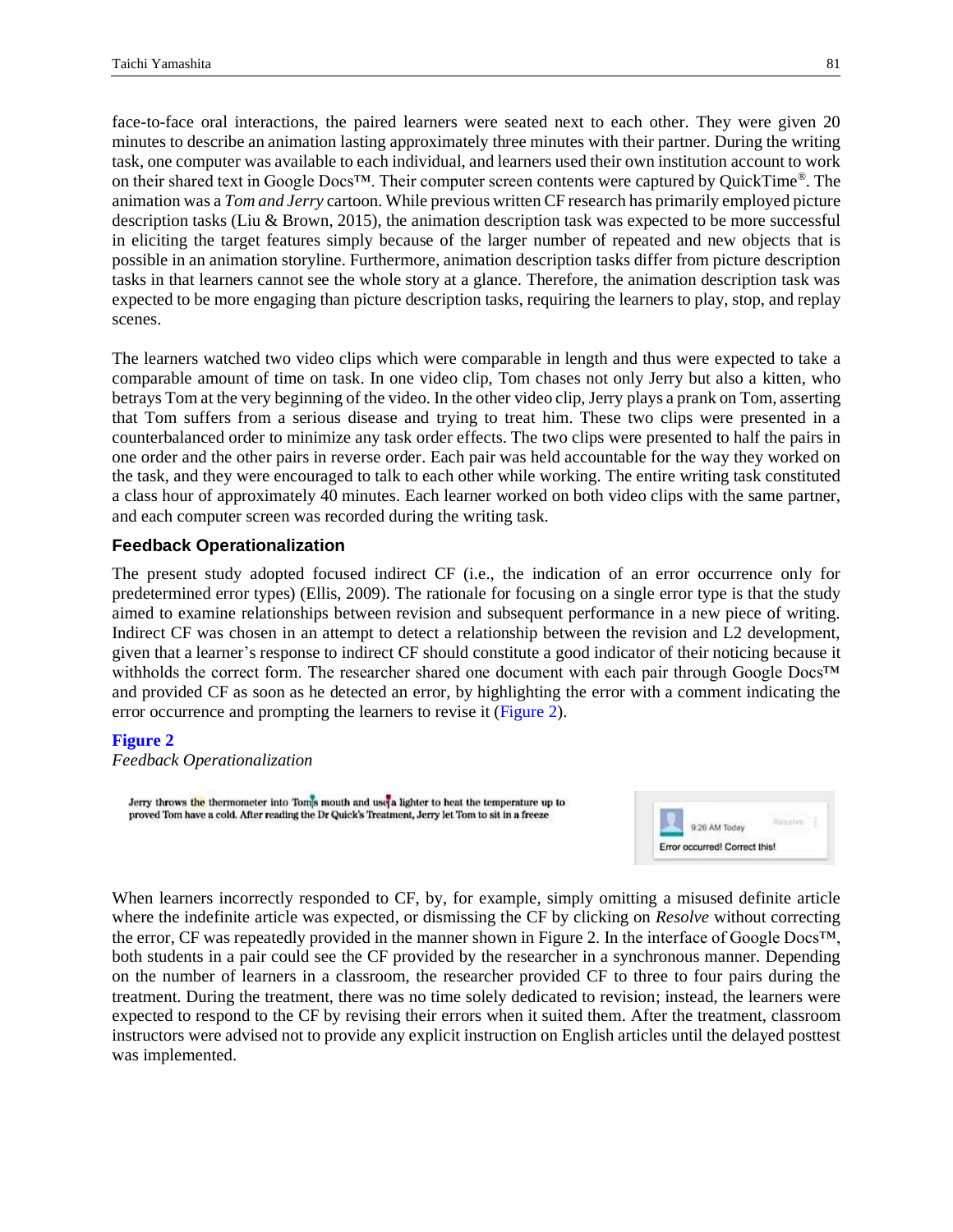#### **Target Features**

The target features were English indefinite and definite articles, and no CF was provided on other features during the treatment. In particular, the study focused only on the functions of [+Specific Referent, - Assumed Known to the Hearer] for the indefinite article and [+Specific Referent, +Assumed Known to the Hearer] for the definite article (Huebner, 1983). Simply put, if a countable noun refers to a specific object that is introduced into a narrative for the first time, it is accompanied by the indefinite article. On the other hand, a noun comes with the definite article when it refers back to an item that has been previously mentioned, regardless of its countability. L2 learners seem to acquire the definite article before the indefinite article and to acquire the indefinite article after demonstrating overgeneralized use of the definite article in [+Specific Referent, -Assumed Known to the Hearer] contexts (Chaudron & Parker, 1990; Master, 1997; Zdorenko & Paradis, 2008, 2012).

These grammatical items were selected for three reasons. Firstly, L2 learners, even those who are proficient enough to be fully matriculated at a U.S. college, appear to have difficulty in choosing the right article (Butler, 2002). This difficulty while acquiring the articles can be ascribed to, among other factors, their limited perceptual saliency (i.e., how easy it is to hear a structure) and, more likely, the challenge of having multiple semantic concepts to encode at one time (e.g., countable, specific, first mention) (DeKeyser, 1998; Ellis, 1990; Long, 2007). In fact, the sample of learners in this study also produced several instances of the overgeneralized definite article, suggesting their linguistic needs in the area of marking new and old information. Secondly, the choice of article is expected to contribute to textual coherence, especially in a descriptive type of writing, and thus errors in article use may result in confusion on the part of the reader. Additionally, the articles have been intensively investigated in written CF research (e.g., Bitchener, 2008; Bitchener & Knoch, 2008; Sheen et al., 2009) and collaborative writing research (e.g., Storch, 1999, 2007; Storch & Wigglesworth, 2010). This comparability with past studies was desired, especially because the present study was to examine an underexplored variable, the revision contribution.

#### **Test Instruments**

The study employed a pretest, posttest, and a delayed posttest. In each test, the participants were asked to watch an approximately three minutes long *Tom and Jerry* animation. Then they had 20 minutes to individually describe the clip in as much detail as possible using Microsoft Word. Three video clips, which were comparable in length to the two clips presented in the treatment, but different in content, were prepared, and the order of clips was varied to minimize test order effects. The three test video clips are labeled as A, B, and C in [Table 1.](#page-7-0)

#### <span id="page-7-1"></span><span id="page-7-0"></span>**[Table 1](#page-7-1)**

*Counterbalancing of Tests*

|                     | Experimental ( $n = 26$ ) Comparison ( $n = 22$ ) |    |                             |   |   |   |  |
|---------------------|---------------------------------------------------|----|-----------------------------|---|---|---|--|
|                     | 6                                                 | 10 | 10                          |   | 9 |   |  |
| Pretest             | А                                                 |    | В                           |   |   | В |  |
| Posttest            | В                                                 | А  | $\mathcal{C}_{\mathcal{C}}$ | В | A | C |  |
| Delayed<br>Posttest | $\mathcal{C}_{\mathcal{C}}$                       | В  | A                           |   | В |   |  |

*Note.* Letters refer to different video clips.

At each test, the researcher electronically distributed a prompt to each participant. Once 20 minutes had passed, the participants electronically sent their Microsoft Word file back to the researcher. The researcher circulated the classroom during the tests to ensure that the learners were following the instructions. These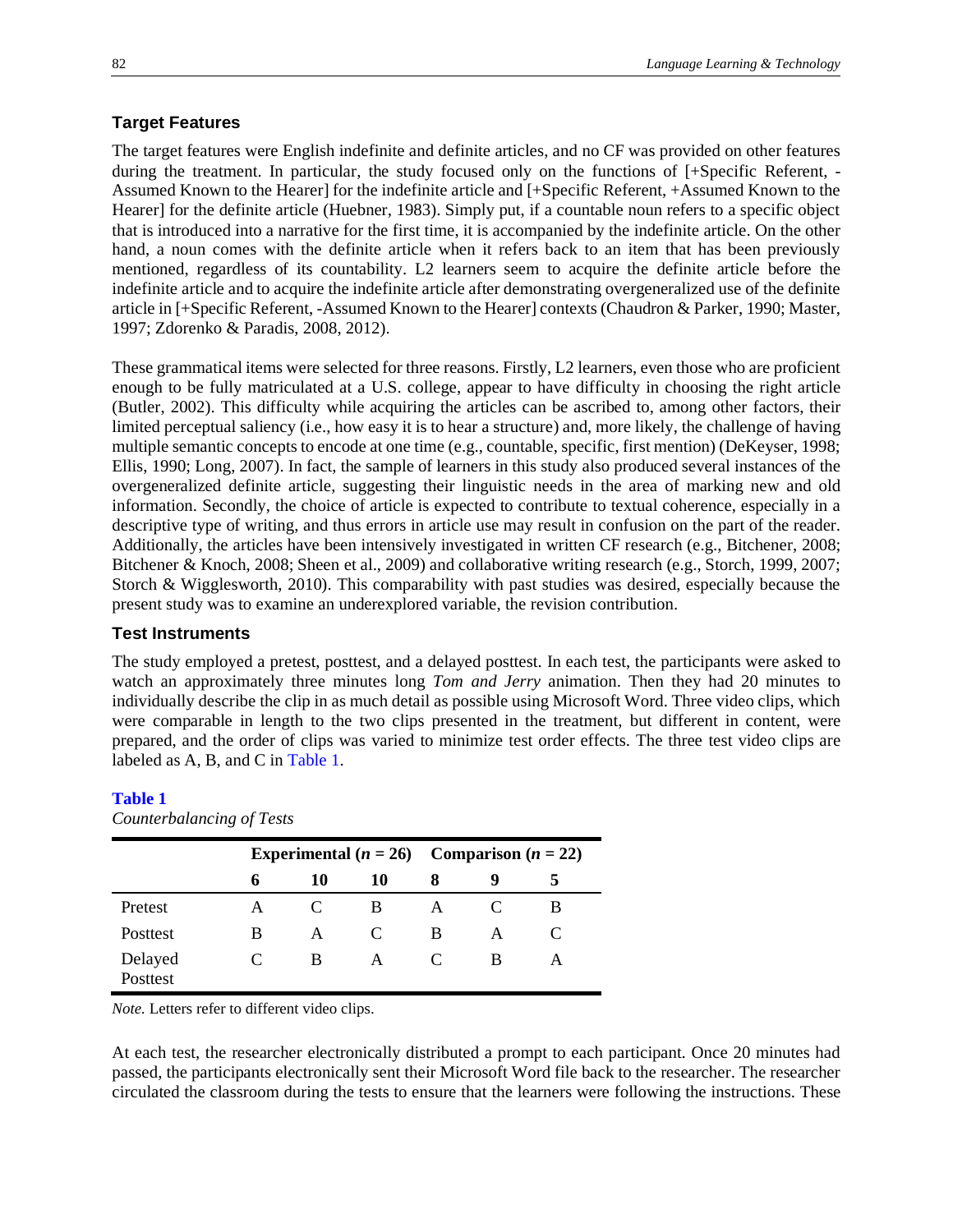tests were returned to the learners with comments addressing a range of language issues, but only after the delayed posttest had been completed.

#### **Analysis**

## *Test Score*

The study measured the accuracy of the indefinite and definite articles together, following the majority of previous studies (e.g., Bitchener & Knoch, 2008; Sheen, 2007). In this regard, some studies did not include the definite article because its overgeneralized use may mask a learner's true L2 development (Shintani & Ellis, 2013; Shintani et al., 2014). While acknowledging their argument, the present study attempted to capture the overall development of the use of articles, expecting this measure to capture learners' ability to use articles in a comprehensible manner.

Accuracy for each target feature was measured by target-like use analysis (Pica, 1983). First, the obligatory occasions (i.e., contexts where the target feature must occur) for the definite and indefinite articles were counted. After that, the total number of correct provisions of indefinite and definite articles was tallied. Then, the instances of overgeneralized use of the two articles were also counted. The total number of correct provisions was divided by the sum of the obligatory occasions and the overgeneralization instances. Lastly, the values were multiplied by 100 in order for the test scores to be presented in the form of percentages. This method of scoring, by penalizing overgeneralized use, can minimize the potential inflation of the score that such use would otherwise bring. Furthermore, the scoring method has frequently been employed in past CF studies which investigated English articles (e.g., Sheen et al., 2009; Shintani & Ellis, 2013), and thus may help compare the results of the present study with the previous findings.

The researcher shared coding criteria with an L1 speaker of English, who was a doctoral student in Applied Linguistics, and they coded a few texts together as practice. Then, the two independently coded 18 texts (about 13% of the final data pool) that were randomly selected from the pretest and the posttests. The second rater was not informed of the source of each text (i.e., experimental vs. comparison, pretest vs. posttests). Intraclass correlation of the independent coding was .86, suggesting a good interrater reliability. Then, the raters discussed and solved all disagreements. Since some instances of the definite article turned out to be vague in terms of its function (e.g., uniqueness of a noun phrase), the raters decided to be conservative and to remove these cases to minimize potential inflation or deflation of scores. The researcher coded the rest of the data thereafter.

## *Revision Contribution*

<span id="page-8-0"></span>In order to track individuals' contributions to revision of a text, the screen capture data collected via QuickTime® during the treatment were manually examined. Since CF was provided only for the experimental group which consisted of 26 learners, only these 26 learners' computer activity was analyzed. Each screen capture data set consisted of approximately 40 minutes of a learner's on-screen operations. Given that one computer was available for each individual learner, and individual learners used their own institution accounts in Google Docs™, the screen capture data enabled the researcher to identify the agent of each particular revision. Specifically, in the screen capture data, a black cursor represented the learner who was using the computer, whereas a cursor in another color represented their partner or the researcher [\(Figure 3\)](#page-9-0).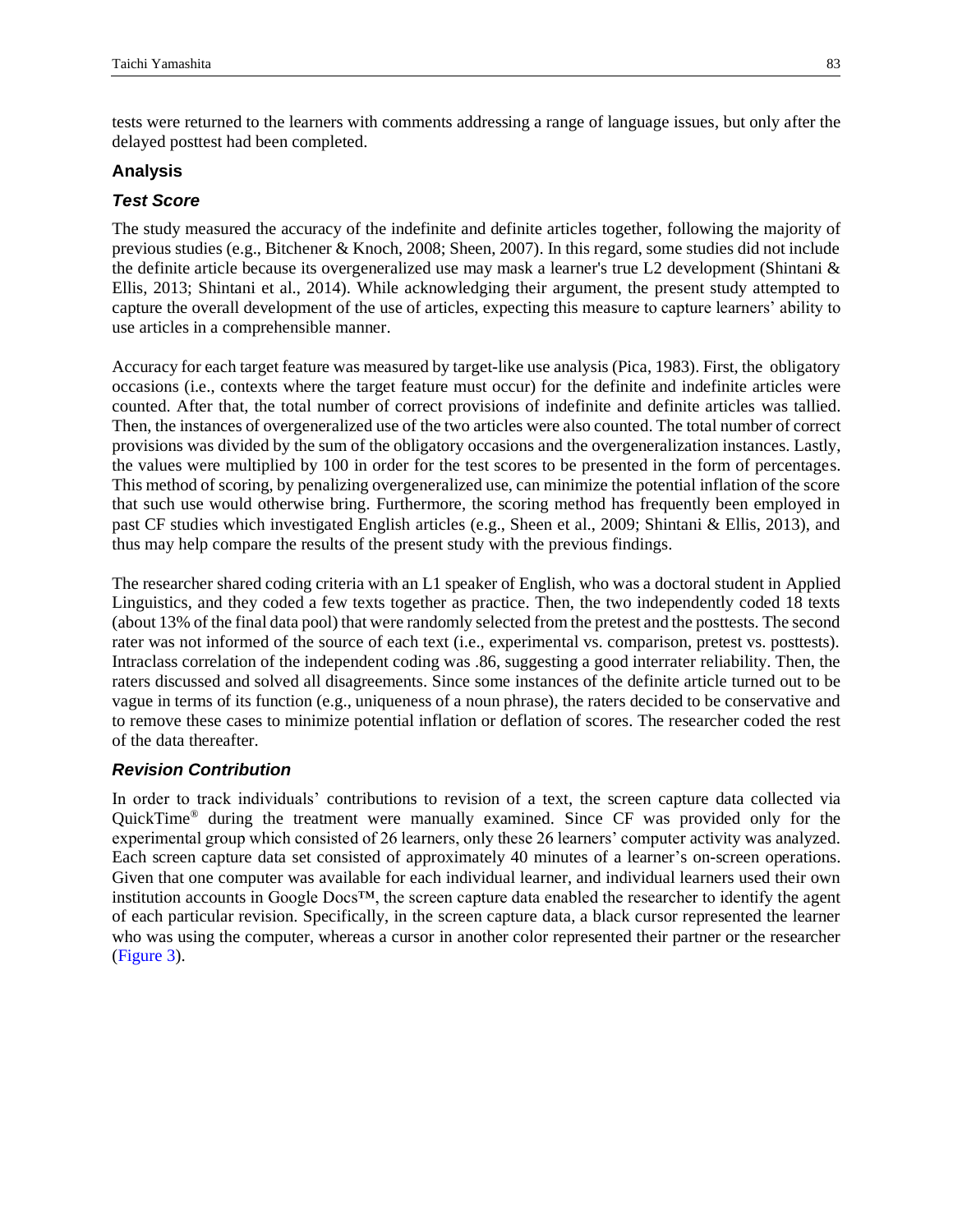#### <span id="page-9-0"></span>**[Figure 3](#page-8-0)**

*Revision Contribution Sample*

Tom's sleeping. After he wake up, he found something wrong then went to Jerry via the trace of the bottle of the milk Jerry was drinking to. Finally, he found him reading newspaper on a chair. While he found Jerry, he want to catch him right away. As soon as he intended to catch Jerry, Jerry

Tom's sleeping. After he wake up, he found something wrong then went to Jerry via the trace of the bottle of the milk Jerry was drinking to. Finally, he found him reading a newspaper on a chair. While he found Jerry, he want to catch him right away. As soon as he intended to catch Jerry, Jerry

*Note*. The black cursor is the learner who was using this computer, whereas the pink cursor represents his partner.

Revision contribution was operationalized as the production of the correct form in response to CF in Google Docs™ (Storch & Wigglesworth, 2010), regardless of the process the pair of learners undertook to produce the revision. Specifically, when a learner represented by the black cursor typed the correct form in response to CF, it was counted as one revision contribution for that individual learner, and no credit was given to that learner's partner.

#### *Statistical Procedures*

A series of statistical analyses was conducted on the test scores. For the first research question, the data were first checked for outliers. This screening process identified one potential outlier in the experimental group, a participant who used the definite article for all the non-pronominal noun phrases in the posttest, a pattern that deviated greatly from that of the other learners in the experimental group. Accordingly, this learner was removed from the data, and thus subsequent analyses were conducted for only 25 learners in the experimental group and 22 learners in the comparison group. First, normal distribution of the values for each of the six cells (the two groups' performance on the three tests) was confirmed by Shapiro-Wilk tests, and variance homogeneity was confirmed by Levene's tests. Mauchly's test of sphericity indicated that the assumption of sphericity was met. Then, a 3 (Time)  $\times$  2 (Group) repeated measures Analysis of Variance (ANOVA) was performed. Time had three levels, namely pretest, posttest, and delayed posttest, whereas Group consisted of two levels, namely comparison group and experimental group. Effect sizes of post-hoc comparisons were calculated in the form of Cohen's *d*. The effect sizes were interpreted based on a benchmark proposed by Plonsky and Oswald (2014). Specifically, 0.60, 1.00, and 1.40 were considered as being small, medium, and large, respectively, for within-group differences, while 0.40, 0.70, and 1.00 were interpreted as being small, medium, and large, respectively, for between-group differences.

To explore the relationship between the number of revision contributions and learning, multiple regression analyses were performed. Each model had two independent variables, namely the pretest score and the number of revisions made for each individual. One model had the posttest score as a dependent variable, while the other model had the delayed posttest score as a dependent variable. Thus, two regression models were created. The pretest score was included as an independent variable to allow exploration of the relationship between revision contribution and posttest score, controlling for the effects of learners' baseline performance on their performance on the posttests. The regression for the posttest score had one data point whose absolute standardized residual was greater than 2.0 (i.e., -2.242), and the regression for the delayed posttest score included two data points whose absolute standardized residual was greater than 2.0 (i.e., 2.306, -2.208). However, these data points were included because their Cook's distance was minimal, being less than 1.0, suggesting that they had negligible influence on the prediction. The assumption of normality of residuals was reasonably met for each model based on the combined evidence from a Shapiro-Wilk test, a histogram, and a Q-Q plot. Durbin-Watson tests confirmed the independence of residuals, showing values from 1 to 3. The variance inflation factor indicated the absence of serious multicollinearity with values below 5. Finally, the collective evidence from Levene's tests and a scatterplot which plotted fitted values against standardized residuals indicated that variance homogeneity was reasonably met.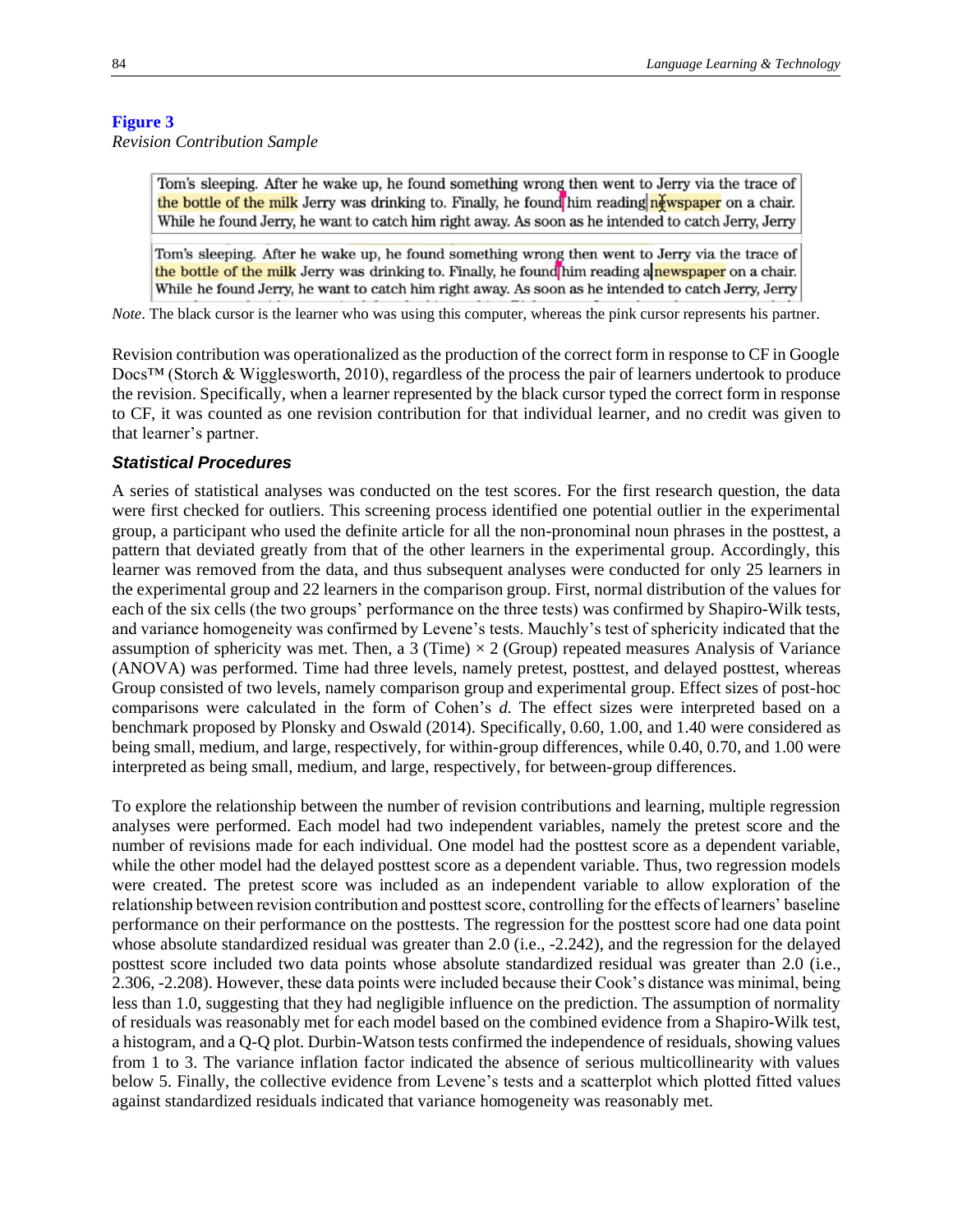# <span id="page-10-0"></span>**Results**

#### **CF Instances and Revision Contributions during the Treatment**

<span id="page-10-1"></span>[Table 2](#page-10-0) shows the number of CF instances for each pair of learners during the treatment and the number of revision contributions made by each learner in the pair. [Table 2](#page-10-0) illustrates considerable variation in the number of revisions produced by individual students.

#### **[Table 2](#page-10-1)**

| Pair           | CF             | <b>Individual</b>       | <b>Revision</b><br><b>Contributions</b> |
|----------------|----------------|-------------------------|-----------------------------------------|
| $\mathbf{1}$   | $\overline{7}$ | Student 1               | 3                                       |
|                |                | Student 2               | 3                                       |
| $\overline{2}$ | $\overline{4}$ | Student 3               | 1                                       |
|                |                | Student 4               | $\overline{2}$                          |
| 3              | 3              | Student 5 <sup>a</sup>  | 1                                       |
|                |                | Student 6               | $\theta$                                |
| 4              | 9              | Student 7               | 4                                       |
|                |                | Student 8               | 1                                       |
| 5              | 6              | Student 9               | $\theta$                                |
|                |                | Student 10              | 1                                       |
| 6              | $\overline{2}$ | Student 11              | 2                                       |
|                |                | Student 12 <sup>b</sup> | $\overline{0}$                          |
| 7              | 14             | Student 13              | $\overline{2}$                          |
|                |                | Student 14              | 4                                       |
| 8              | 7              | Student 15              | 1                                       |
|                |                | Student 16              | 0                                       |
| 9              | 12             | Student 17 <sup>a</sup> | 9                                       |
|                |                | Student 18              | $\overline{2}$                          |
| 10             | 17             | Student 19              | $\overline{0}$                          |
|                |                | Student 20              | 0                                       |
| 11             | $\overline{4}$ | Student 21              | $\overline{0}$                          |
|                |                | Student 22              | $\overline{2}$                          |
| 12             | 10             | Student 23              | 3                                       |
|                |                | Student 24              | $\overline{0}$                          |
| 13             | 7              | Student 25              | 3                                       |
|                |                | Student 26              | $\theta$                                |
| 14             | 5              | Student 27              | $\overline{0}$                          |
|                |                | Student 28              | 3                                       |

*Instances of CF and Revision Contribution*

*Notes.* (a) Students who missed one of the test sessions*;* (b) Outlier.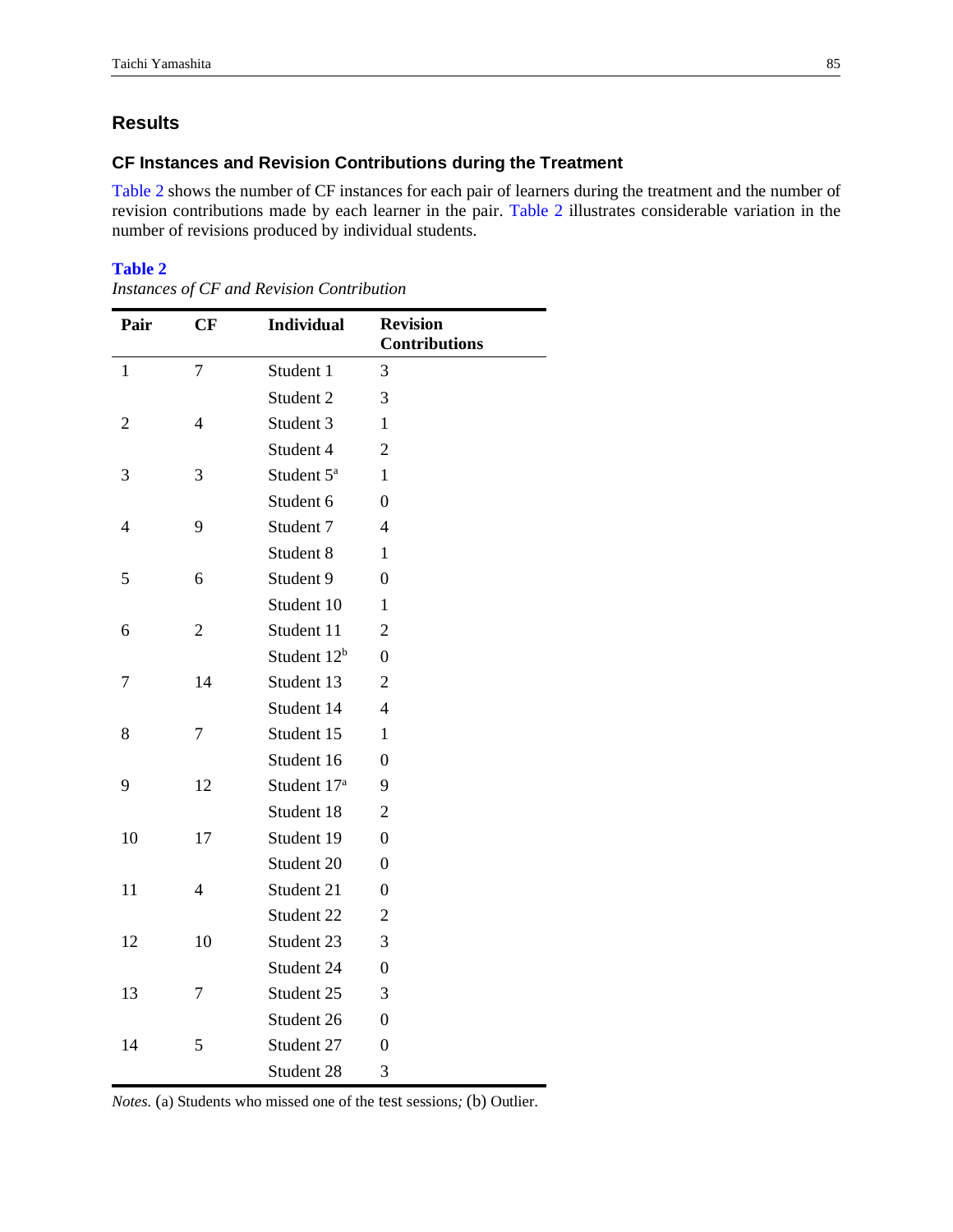For example, the students in Pair 1 contributed equally to the revision in terms of the number of their correct revisions in response to CF, whereas in Pair 9, Student 17 typed most of the revisions while Student 18 contributed much less. In contrast, neither student in Pair 10 responded to CF at all. These figures clearly demonstrate that providing CF to a pair of students does not guarantee evenly distributed contributions to revision from them. Furthermore, it is indicative that the provision of CF did not guarantee a response by learners, although the CF always included a short comment which prompted them to revise at a specific point in the text.

#### **Effects of CF on Accuracy in a New Piece of Individual Writing**

<span id="page-11-1"></span>[Table 3](#page-11-0) sets out the descriptive statistics for the accuracy scores on the animation description tasks which each student worked on individually for the pretest, posttest, and delayed posttest. Overall, the experimental group's accuracy scores increased at each test, while the comparison group's accuracy scores decreased at the posttest and then increased at the delayed posttest.

#### <span id="page-11-0"></span>**[Table 3](#page-11-1)**

| Group        | n  | M(SD)          |                 |                         |  |  |
|--------------|----|----------------|-----------------|-------------------------|--|--|
|              |    | <b>Pretest</b> | <b>Posttest</b> | <b>Delayed Posttest</b> |  |  |
| Experimental | 25 | 54.08 (25.98)  | 63.62 (21.83)   | 69.34 (23.09)           |  |  |
| Comparison   | 22 | 64.75 (25.72)  | 54.49 (21.87)   | 60.71 (18.46)           |  |  |

*Descriptive Statistics for Accuracy Scores in the Tests*

A 3 (Time)  $\times$  2 (Group) repeated measures ANOVA was performed to identify statistically significant differences. No significant main effects were found for Time  $(F(2, 90) = 1.142, p = .324, \eta^2_{p} = .025)$ , which suggests that the two groups taken together did not improve to a significant extent over the course of time. Also, the main effects turned out to be non-significant for Group ( $F(1, 45) = .254$ ,  $p = .617$ ,  $\eta^2 \rho = .006$ ), indicating that the two groups did not differ notably. More importantly, however, the Time  $\times$  Group interaction effects were significant  $(F(2, 90) = 3.293, p = .042, \eta^2 \rho = .068)$ . This means that there was a significant relationship between L2 development over the course of time and the presence of CF. The difference between the pretest and the posttest for the experimental group was less than small  $(d = 0.40)$ , while the difference between their pretest and delayed posttest was barely small  $(d = 0.62)$ . Similarly, the group difference was barely small for the posttest  $(d = 0.42)$  and the delayed posttest  $(d = 0.41)$ , showing a similar pattern to that found in previous studies (Kang & Han, 2015).

#### **Number of Revision Contributions As Predictor of Learning**

<span id="page-11-2"></span>The second research question concerned whether the extent of revision contributions predicts learning. [Figure 4](#page-12-0) shows scatterplots for the independent (i.e., revision contributions, pretest scores) and dependent variables (i.e., posttest scores, delayed posttest scores) in the two regression models. The x-axis shows the number of revision contributions, and the y-axis shows the score on the posttests. Pretest scores are represented by the depth of color. [Figure 4](#page-12-0) suggests there is a moderately positive relationship between the number of revision contributions and both posttest scores.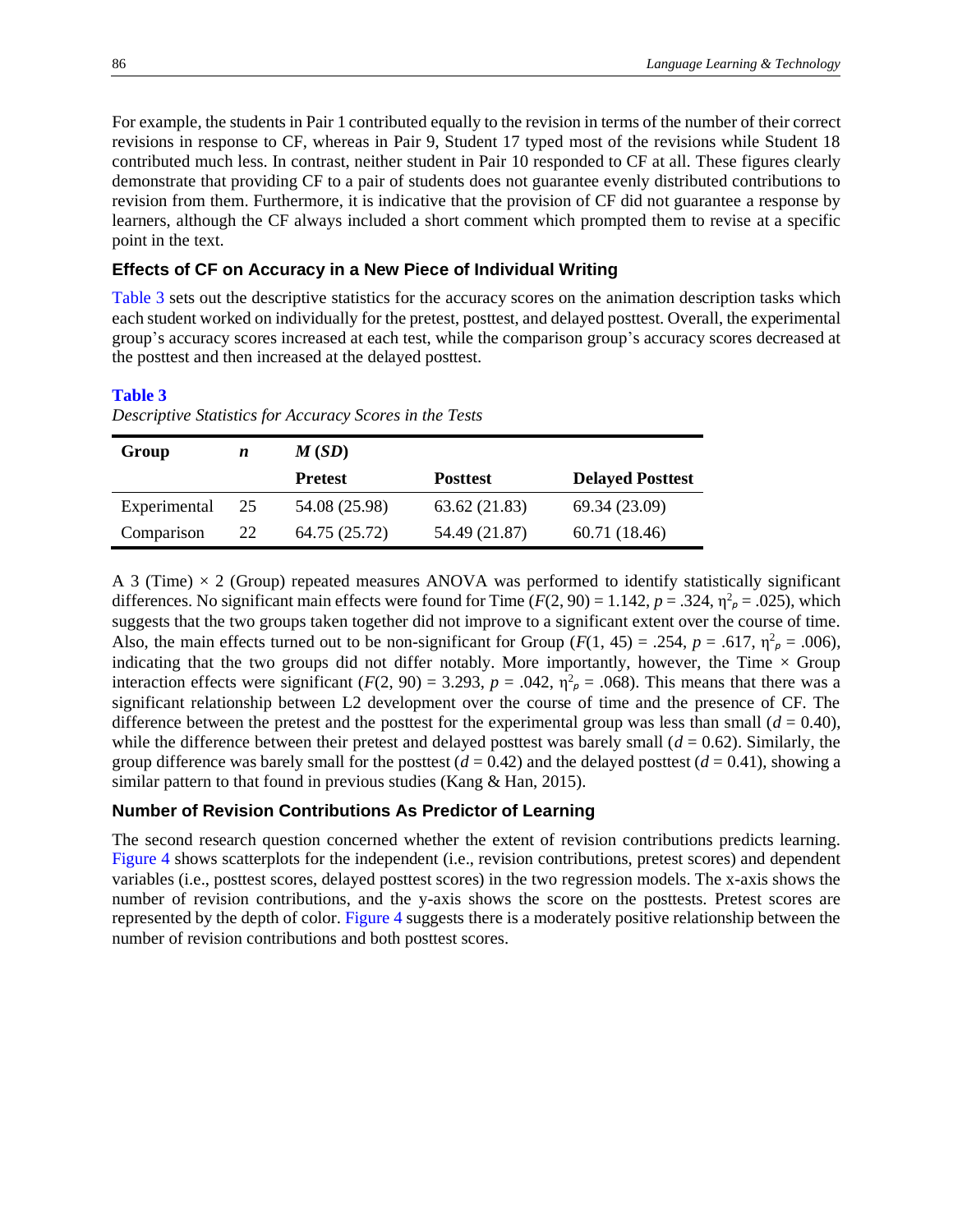

#### <span id="page-12-0"></span>**[Figure](#page-11-2) 4**

*Scatterplot of Revision Contributions and Posttest Scores*

The scatterplots seem to indicate that the more revisions individual learners made, the higher scores they obtained in both the posttest and the delayed posttest. Furthermore, given that data points of different depth of color are relatively evenly distributed, it seems that there is at most only a weak relationship between their pretest scores and posttest scores.

These overall preliminary patterns were partially confirmed by regression analyses. Specifically, the number of revision contributions did not predict the posttest scores to a significant extent ( $p = .175$ ,  $B =$ 4.40 95% CI [-2.11, 10.91]). Meanwhile, the number of revision contributions significantly predicted the delayed posttest scores ( $p = .029$ ,  $B = 7.74$ , 95% CI [1.31, 14.18]). The adjusted  $R^2$  is .18. This indicates that, for each correct revision a learner made, they scored higher in the delayed posttest by 7.74 points on average when pretest scores held constant, and that 18% of the variance in the delayed posttest scores is explained by the pretest scores and number of revision contributions made by individual students. The pretest score did not predict either the posttest score or the delayed posttest score. [Table 4](#page-12-1) summarizes the results from the regression analyses.

#### <span id="page-12-2"></span><span id="page-12-1"></span>**[Table 4](#page-12-2)**

| <b>Dependent</b><br><b>Variable</b> | <b>Predictor</b> |      |                  |     |                  |                |
|-------------------------------------|------------------|------|------------------|-----|------------------|----------------|
|                                     |                  | B    | 95% CI for $B$   | β   | $\boldsymbol{p}$ | Adjusted $R^2$ |
| Posttest                            | Pretest          | 0.18 | $[-0.17, 0.53]$  | .21 | .300             | .06            |
|                                     | Revision         | 4.40 | $[-2.11, 10.91]$ | .28 | .175             |                |
| Delayed posttest                    | Pretest          | 0.11 | $[-0.23, 0.46]$  | .13 | .501             | .18            |
|                                     | Revision         | 7.74 | [1.31, 14.18]    | .47 | .020             |                |

*Regression Analysis Summary*

### **Discussion**

The first research question addressed the extent to which CF during computer-mediated collaborative writing is effective for improving grammatical accuracy in the use of the English articles in a new piece of individual writing. The results showed that the experimental group, which was initially outperformed by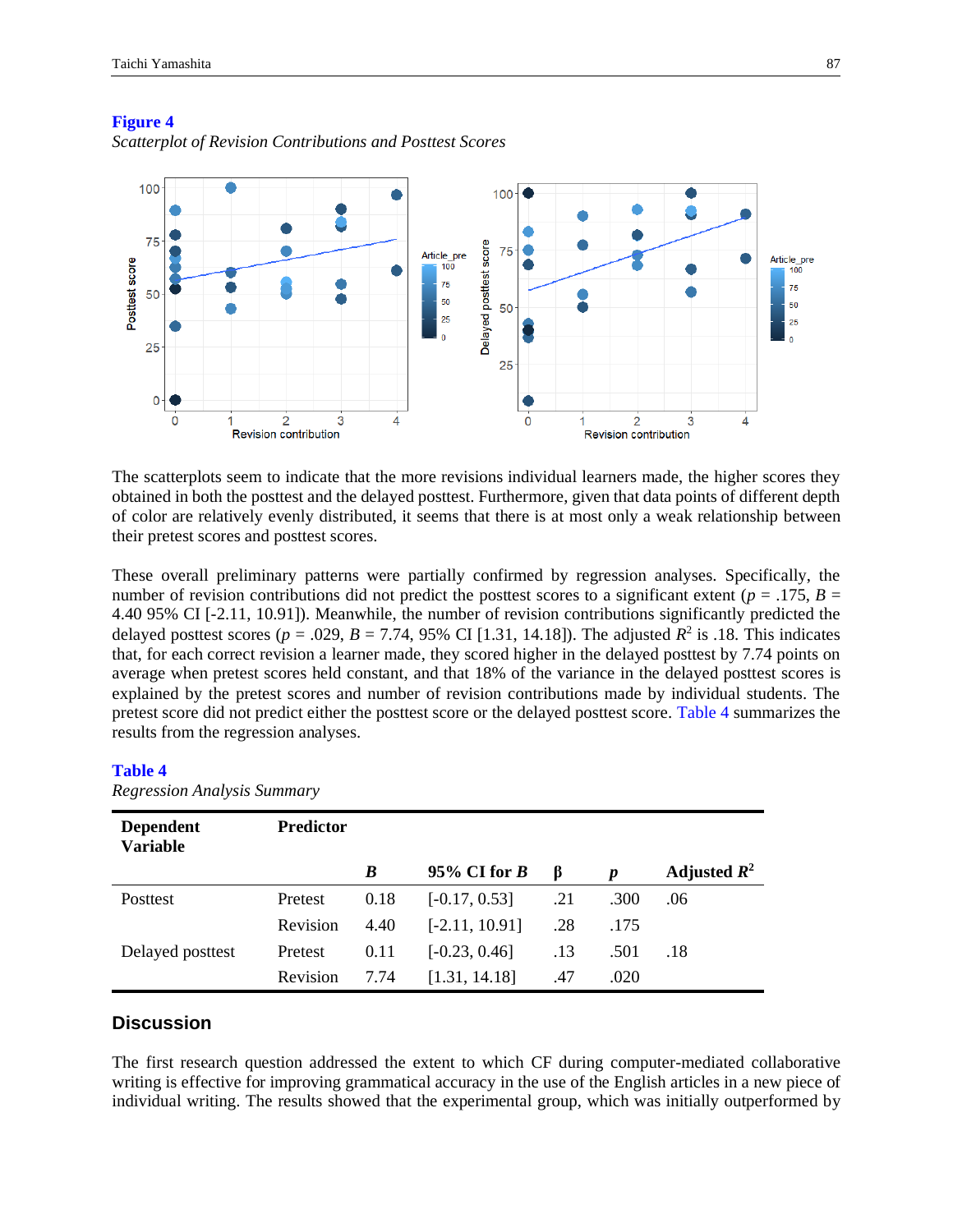the comparison group, improved in accuracy over the course of time and ended up outperforming the comparison group. In particular, their learning was salient in the difference between their pretest and delayed posttest scores (i.e., two weeks after the treatment). This result indicates the positive effects of CF in collaborative writing on grammatical accuracy in learners' subsequent independent performance. The fact that learners' performance was assessed through tasks based on different video prompts from the treatment video clips (although very similar) suggests that the accuracy improvement may not be merely a result of their chunk memorization but of their rule learning as well. Furthermore, this result appears to be in line with results from other written CF research, where indirect CF led to significant learning at an immediate posttest (Kang & Han, 2015).

Regarding the second research question, the present study hypothesized that the more revisions learners make, the more learning they demonstrate. Overall, the results seem to support this hypothesis given that a 1-unit increase in the number of revision contributions is related to approximately a 7-point increase in the delayed posttest score. This result appears to echo the findings in Shintani et al. (2014), where the difference between direct CF followed by revision opportunities and direct CF without revision opportunities emerged only at the delayed posttest. Although the present study withheld the correct form by adopting indirect CF, the explanation proposed by Shintani et al. (2014) may still be reasonable in this situation. That is, the present study may serve as further evidence that learners who revise their errors are likely to consolidate their declarative knowledge and thus facilitate their long-term learning (i.e., two weeks after). What distinguishes the present study from that of Shintani et al. (2014) is the comparable instructional time across the experimental and comparison groups. Accordingly, the present study may enhance the cogency of the case for the favorable effects of revision.

Interestingly, however, both the present study and Shintani et al. (2014) failed to find any impact of revision on participants' short-term learning. These findings possibly suggest that, even when learners do not have the opportunity to correct their errors, they may still notice the gap between their interlanguage and the target norm indicated by CF and achieve short-term learning. This speculation can be supported by written CF studies which have reported positive effects of CF without having learners correct their errors (e.g., Sheen, 2007; Stefanou & Révész, 2015). Another possibility is that learners benefited from observing their peers' revision. In the interface of Google Docs™, learners are able to observe what their partners are writing, including their responses to instructors' CF, in a synchronous manner. In fact, previous studies found that learners appreciated the revision history affordance available in a computer-mediated collaborative writing platform and benefited from observing how other group members dealt with their instructor's feedback (Lee, 2010). The other possibility is that, since this study paired students, they were afforded opportunities to consult with their peers about CF. This peer interaction may have functioned as an opportunity for those who did not have a chance to make corrections by themselves to achieve shortterm learning. However, this pair interaction is beyond the scope of the present study.

## **Conclusion**

The present study investigated the effects of CF in in-class computer-mediated collaborative writing on the accurate use of English definite and indefinite articles in a new piece of individual writing. Overall, the present study offered additional evidence of the positive effects of CF in collaborative writing, suggesting the transferability of learning in collaborative writing to an individual's L2 development, manifested in a new piece of writing. Also interesting is that revision contributions may be related to long-term learning. These findings are important in several ways in both teaching and research. First, instructors may be encouraged to design tasks in such a way that all group members need to contribute to revision activity so that each member can experience proceduralization of their linguistic resources. In the implementation, instructors may need to make moment-by-moment efforts to have individual learners contribute to the revision, by, for example, having one group member take the lead in revising their text if another dominates the revision activity. Computer-mediated platforms enable instructors to track the contributions of each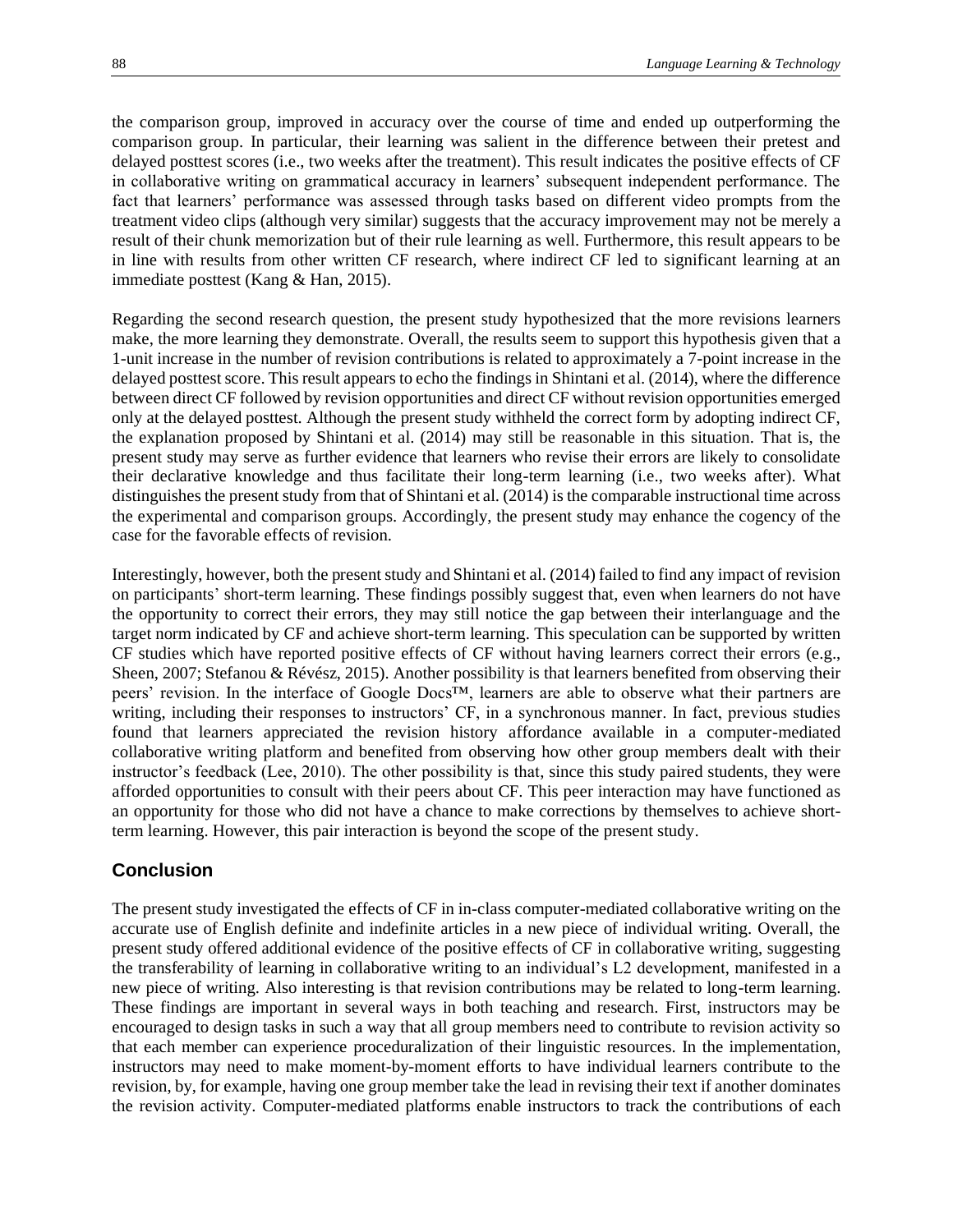group member (Yim & Warschauer, 2017). For example, emerging collaborative writing platforms, such as Quip and Etherpad, have great potential in this regard. This suggestion further pertains to methodological issues in previous research, which often reported revisions per pair without tracking the individual agent of a particular revision. In short, studies may be encouraged to report revision per individual in order to avoid overestimating the learning of individuals who rarely contribute to a group revision.

However, these arguments and recommendations are tentative, due to some limitations of the study. First, the convenience sampling limited the ability to control biographical variables (e.g., age, L1). In particular, it should be noted that the participants were fully matriculated at a U.S. college with plentiful opportunities to be exposed to English on a daily basis. Therefore, it is questionable to what extent the current findings are generalizable to other proficiency levels and contexts where learners are rarely exposed to their target language. Second, the present study employed a so-called one-shot treatment and this may have limited the opportunity to observe a clearer L2 development which learners might have achieved with a few more treatment sessions. This one-shot design may also have minimized transfer of learning during the treatment to each individual if we assume that learners were not familiar with the given task and their partner enough to engage in collaborative dialogue. In fact, a recent study found that learners gradually become able to create a collaborative atmosphere through task repetition (Chen, 2019). On the other hand, however, this one-shot design may have helped to illustrate a clear association between revision contributions and learning while more treatment sessions might have had learners achieve high accuracy scores to the extent which does not manifest a score variation (Révész et al., 2011). Third, the present study did not analyze peer interactions during the treatment. Such analysis could have shed light on learners' overt collaboration on making revisions orally, which is not well assessed by counting revisions produced in Google  $Docs<sup>TM</sup>$ . Fourth, the single type of test score limited the representativeness of the learners' performance, leaving unanswered any questions as to whether learners developed different types of knowledge. These limitations render the arguments based on the present study tentative, and future research is called for before a solid conclusion can be drawn.

Despite these limitations, the present study illustrated the favorable effects of CF in collaborative writing on individuals' L2 development. Future research can expand the present study in several ways. For example, it would be interesting to examine whether the effects of CF vary depending on the participatory structure (e.g., individual, pair, group). In particular, it would be useful to examine the effects of CF in group work, aiming for a time-saving implementation of written CF for a large class. Furthermore, future research, perhaps adopting a laboratory setting, could examine whether learners benefit from observing their fellow group members' revision. In fact, recent studies have empirically pursued this kind of inquiry for CF given orally (Rassaei, 2019; Yilmaz, 2016). If this was empirically tested for written CF, it would provide evidence regarding the validity of the claim that learners who make fewer revision contributions learn less. Future studies could also examine the generalizability of the findings to other writing tasks which involve a higher degree of knowledge transformation (e.g., writing argumentative texts) (Scardamalia & Bereiter, 1987), given that these tasks may not draw learners' attention to grammar as much as descriptive writing prompts. Equally importantly, given the reported relationship between revision contributions and learning, researchers conducting future studies in written CF and collaborative writing are strongly encouraged to report not only on whether the study asked learners to revise their errors but also on to the extent to which learners *actually* revised the errors and how revision work was distributed in a pair/group. This kind of data report may advance the field by identifying task process factors responsible for varying L2 development as a result of the same task workplans.

## **Acknowledgments**

This study was conducted as part of the portfolio assessment for the PhD program in Applied Linguistics and Technology at Iowa State University. I am sincerely grateful to the committee members for their constructive feedback on the previous version of this manuscript. I also greatly appreciate the anonymous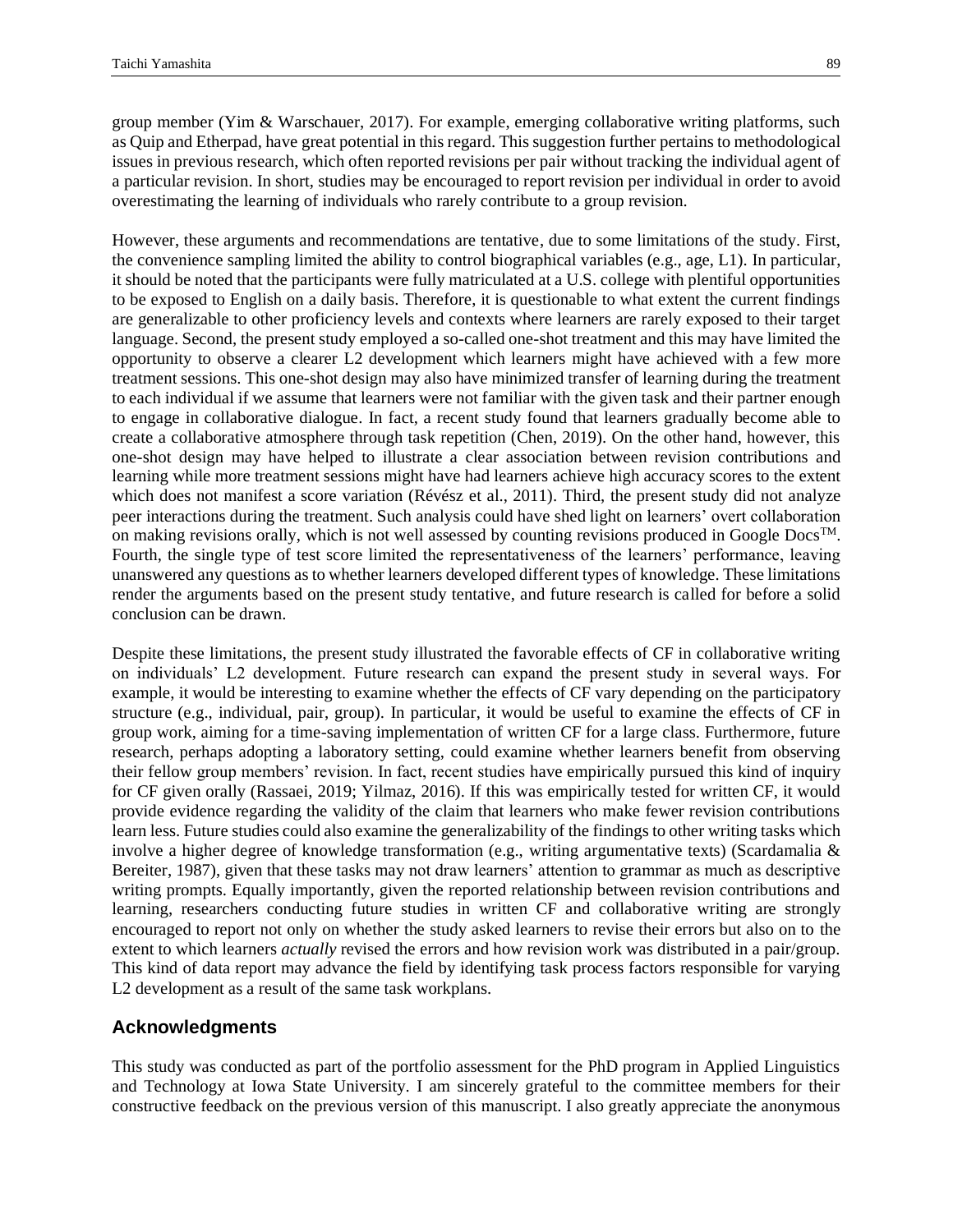reviewers' constructive feedback. I am also appreciative of the students' participation in this study and Dr. Jordan Smith's willingness to be a second rater. Last but not least, I would like to extend my utmost gratitude to Dr. Jim Ranalli for his advice at various stages of this study. All errors are my own.

#### **References**

- Adams, R. (2003). L2 output, reformulation and noticing: Implications for IL development. *Language Teaching Research*, *7*(3), 347–376.
- Ammar, A., & Hassan, R. M. (2018). Talking it through: Collaborative dialogue and second language learning. *Language Learning*, *68*(1), 46–82.
- Benson, S., & DeKeyser, R. (2019). Effects of written corrective feedback and language aptitude on verb tense accuracy. *Language Teaching Research*, *23*(6), 702–726.
- Bikowski, D., & Vithanage, R. (2016). Effects of web-based collaborative writing on individual L2 writing development. *Language Learning & Technology*, *20*(1), 79–99. <http://dx.doi.org/10125/44447>
- Bitchener, J. (2008). Evidence in support of written corrective feedback. *Journal of Second Language Writing*, *17*(2), 102–118.
- Bitchener, J., & Knoch, U. (2008). The value of written corrective feedback for migrant and international students. *Language Teaching Research*, *12*(3), 409–431.
- Bitchener, J., & Storch, N. (2016). *Written corrective feedback for L2 development*. Multilingual Matters.
- Butler, Y. G. (2002). Second language learners' theories on the use of English articles: An analysis of the metalinguistic knowledge used by Japanese students in acquiring the English article system. *Studies in Second Language Acquisition*, *24*(3), 451–480.
- Chandler, J. (2003). The efficacy of various kinds of error feedback for improvement in the accuracy and fluency of L2 student writing. *Journal of Second Language Writing*, *12*(3), 267–296.
- Chaudron, C., & Parker, K. (1990). Discourse markedness and structural markedness: The acquisition of English noun phrases. *Studies in Second Language Acquisition*, *12*(1), 43–64.
- Chen, W. (2019). Patterns of pair interaction in communicative tasks: The transition process and effect on L2 teaching and learning, *ELT Journal*, *72*(4), 425–434.
- Coyle, Y., & de Larios, J. R. (2014). Exploring the role played by error correction and models on children's reported noticing and output production in a L2 writing task. *Studies in Second Language Acquisition*, *36*(3), 451–485.
- DeKeyser, R. (1998). Beyond focus on form: Cognitive perspectives on learning and practicing second language grammar. In C. Doughty & J. Williams (Eds.), *Focus on form in classroom second language acquisition* (pp. 42–63). Cambridge University Press.
- DeKeyser, R. (2015). Skill acquisition theory. In B. VanPatten & J. Williams (Eds.), *Theories in second language acquisition* (pp. 94–112). Routledge.
- Ellis, R. (1990). *Instructed second language acquisition*. Basil Blackwell.
- Ellis, R. (2009). A typology of written corrective feedback types. *ELT Journal*, *63*(2), 97–107.
- Ferris, D., & Roberts, B. (2001). Error feedback in L2 writing classes: How explicit does it need to be? *Journal of Second Language Writing*, *10*(3), 161–184.
- Huebner, T. (1983). *A longitudinal analysis of the acquisition of English*. Korama.
- Kang, E., & Han, Z. (2015). The efficacy of written corrective feedback in improving L2 written accuracy: A meta‐analysis. *The Modern Language Journal*, *99*(1), 1–18.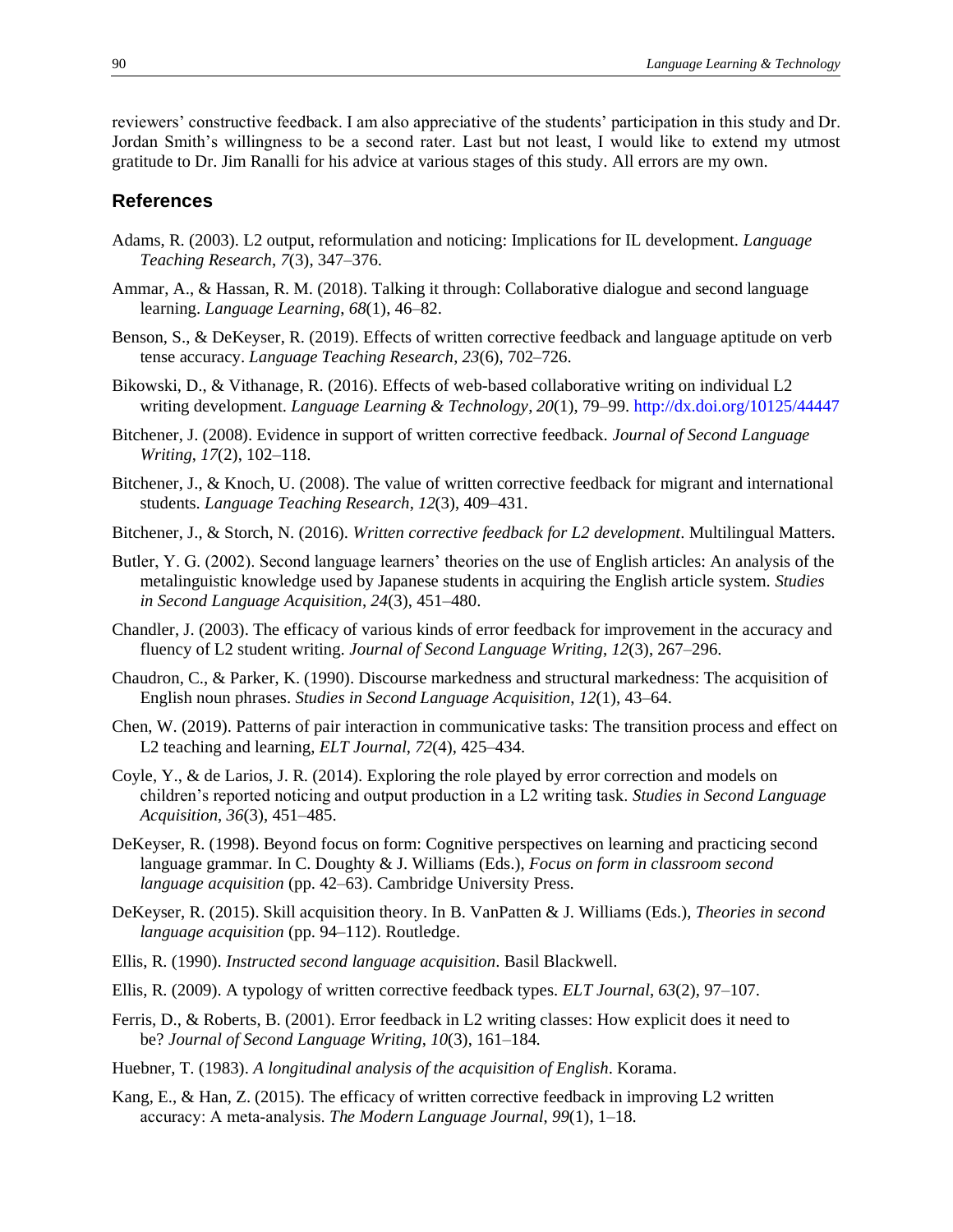- Karim, K., & Nassaji, H. (2020). The revision and transfer effects of direct and indirect comprehensive corrective feedback on ESL students' writing. *Language Teaching Research*, *24*(4), 519–539.
- Kim, Y., & McDonough, K. (2011). Using pretask modelling to encourage collaborative learning opportunities. *Language Teaching Research*, *15*(2), 183–199.
- Kuiken, F., & Vedder, I. (2002). The effect of interaction in acquiring the grammar of a second language. *International Journal of Educational Research*, *37*(3–4), 343–358.
- Lee, L. (2010). Exploring wiki-mediated collaborative writing: A case study in an elementary Spanish course. *CALICO Journal*, *27*(2), 260–276.
- Lightbown, P. M. (2008). Transfer appropriate processing as a model for classroom second language acquisition. In Z. Han (Ed.), *Understanding second language process* (pp. 27–44). Multilingual Matters.
- Liu, Q., & Brown, D. (2015). Methodological synthesis of research on the effectiveness of corrective feedback in L2 writing. *Journal of Second Language Writing*, *30*, 66–81.
- Long, M. H. (2007). *Problems in SLA*. Lawrence Erlbaum Associates.
- Master, P. (1997). The English article system: Acquisition, function, and pedagogy. *System*, *25*(2), 215– 232.
- McDonough, K. (2004). Learner-learner interaction during pair and small group activities in a Thai EFL context. *System*, *32*(2), 207–224.
- Pica, T. (1983). Adult acquisition of English as a second language under different conditions of exposure. *Language Learning*, *33*(4), 465–497.
- Plonsky, L., & Oswald, F. L. (2014). How big is "big"? Interpreting effect sizes in L2 research. *Language Learning*, *64*(4), 878–912.
- Rassaei, E. (2019). Effects of dynamic and non-dynamic corrective feedback on EFL writing accuracy during dyadic and small group interactions, *International Review of Applied Linguistics in Language Teaching*. Advance online publication[. https://doi.org/10.1515/iral-2016-0044](https://doi.org/10.1515/iral-2016-0044)
- Reinders, H. (2009). Learner uptake and acquisition in three grammar-oriented production activities. *Language Teaching Research*, *13*(2), 201–222.
- Révész, A., Sachs, R., & Mackey, A. (2011). Task complexity, uptake of recasts, and L2 development. In P. Robinson (Ed.), *Second language task complexity: Researching the Cognition Hypothesis of language learning and performance* (pp. 203–236). John Benjamins.
- Riazi, M., Shi, L., & Haggerty, J. (2018). Analysis of the empirical research in the journal of second language writing at its 25th year (1992–2016). *Journal of Second Language Writing*, *41*, 41–54.
- Scardamalia, M., & Bereiter, C. (1987). Knowledge telling and knowledge transforming in written composition. In S. Rosenberg (Ed.), *Advances in applied psycholinguistics, Vol. 2. Reading, writing, and language learning* (pp. 142–175). Cambridge University Press.
- Schmidt, R. W. (1990). The role of consciousness in second language learning. *Applied Linguistics*, *11*(2), 129–158.
- Sheen, Y. (2007). The effect of focused written corrective feedback and language aptitude on ESL learners' acquisition of articles. *TESOL Quarterly*, *41*(2), 255–283.
- Sheen, Y., Wright, D., & Moldawa, A. (2009). Differential effects of focused and unfocused written correction on the accurate use of grammatical forms by adult ESL learners. *System*, *37*(4), 556–569.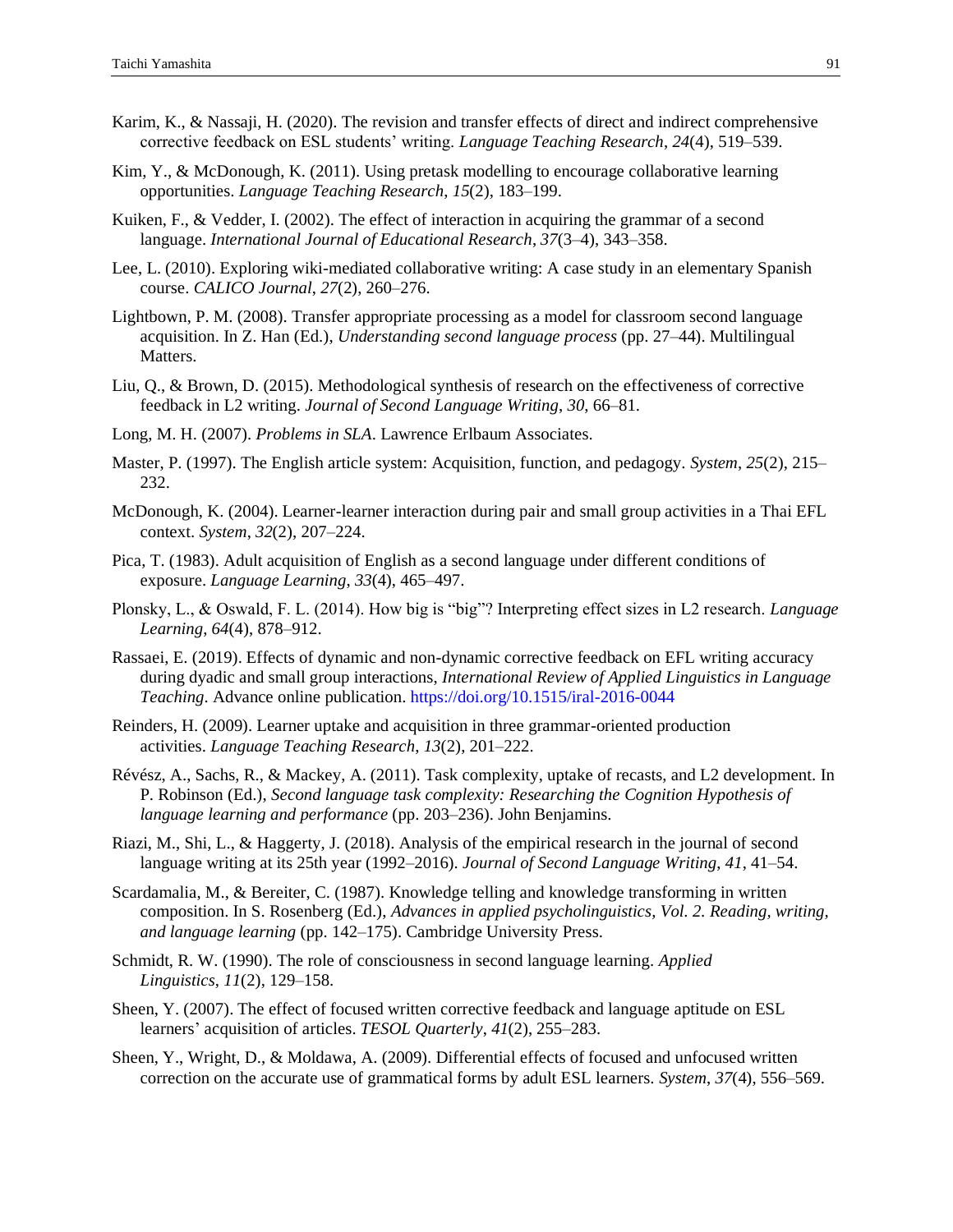- Shehadeh, A. (2011). Effects and student perceptions of collaborative writing in L2. *Journal of Second Language Writing*, *20*(4), 286–305.
- Shintani, N., & Ellis, R. (2013). The comparative effect of direct written corrective feedback and metalinguistic explanation on learners' explicit and implicit knowledge of the English indefinite article. *Journal of Second Language Writing*, *22*(3), 286–306.
- Shintani, N., Ellis, R., & Suzuki, W. (2014). Effects of written feedback and revision on learners' accuracy in using two English grammatical structures. *Language Learning*, *64*(1), 103–131.
- Stefanou, C., & Révész, A. (2015). Direct written corrective feedback, learner differences, and the acquisition of second language article use for generic and specific plural reference. *The Modern Language Journal*, *99*(2), 263–282.
- Storch, N. (1999). Are two heads better than one? Pair work and grammatical accuracy. *System*, *27*(3), 363–374.
- Storch, N. (2001). How collaborative is pair work? ESL tertiary students composing in pairs. *Language Teaching Research*, *5*(1), 29–53.
- Storch, N. (2002). Patterns of interaction in ESL pair work. *Language Learning*, *52*(1), 119–158.
- Storch, N. (2007). Investigating the merits of pair work on a text editing task in ESL classes. *Language Teaching Research*, *11*(2), 143–159.
- Storch, N. (2013). *Collaborative writing in L2 classrooms*. Multilingual Matters.
- Storch, N., & Wigglesworth, G. (2007). Writing tasks: Comparing individual and collaborative writing. In G. Mayo (Ed.), *Investigating tasks in formal language learning* (pp. 157–177). Multilingual Matters.
- Storch, N., & Wigglesworth, G. (2010). Learners' processing, uptake, and retention of corrective feedback on writing: Case studies. *Studies in Second Language Acquisition*, *32*(2), 303–334.
- Swain, M. (2006). Language, agency and collaboration in advanced language proficiency. In H. Byrnes (Ed.), *Advanced language learning: The contribution of Halliday and Vygotsky* (pp. 95–108). Continuum.
- Swain, M., & Lapkin, S. (2002). Talking it through: Two French immersion learners' response to reformulation. *International Journal of Educational Research*, *37*(3-4), 285–304.
- Truscott, J. (1996). The case against grammar correction in L2 writing classes. *Language Learning*, *46*(2), 327–369.
- Truscott, J. (1999). The case for "The case against grammar correction in L2 writing classes": A response to Ferris. *Journal of Second Language Writing*, *8*(2), 111–122.
- Truscott, J. (2007). The effect of error correction on learners' ability to write accurately. *Journal of Second Language Writing*, *16*(4), 255–272.
- Van Beuningen, C. G., De Jong, N. H., & Kuiken, F. (2012). Evidence on the effectiveness of comprehensive error correction in second language writing. *Language Learning*, *62*(1), 1–41.
- Wigglesworth, G., & Storch, N. (2009). Pair versus individual writing: Effects on fluency, complexity and accuracy. *Language Testing*, *26*(3), 445–466.
- Wigglesworth, G., & Storch, N. (2012a). Feedback and writing development through collaboration: A socio-cultural approach. In R. Manchón (Ed.), *L2 writing development: Multiple perspectives* (pp. 69–101). De Gruyter Mouton.
- Wigglesworth, G., & Storch, N. (2012b). What role for collaboration in writing and writing feedback. *Journal of Second Language Writing*, *21*(4), 364–374.